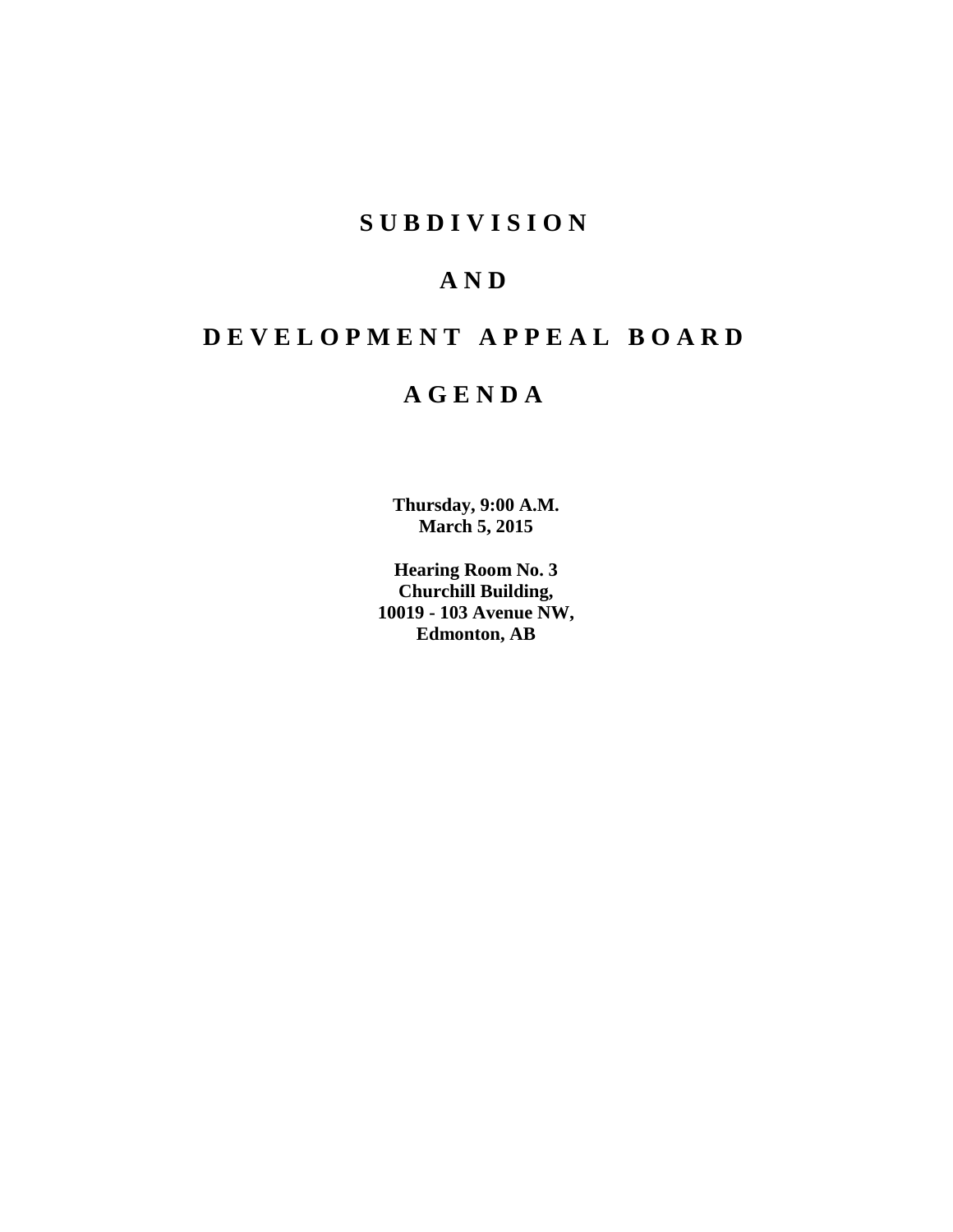## **SUBDIVISION AND DEVELOPMENT APPEAL BOARD HEARING ROOM NO. 3**

| SDAB-D-15-044<br>9:00 A.M. |              |                                                   | Convert a Limited Group Home to a Lodging House<br>(maximum of six residents)    |  |
|----------------------------|--------------|---------------------------------------------------|----------------------------------------------------------------------------------|--|
|                            |              |                                                   | 3508 - 119 Avenue NW<br>Project No.: 162799206-002                               |  |
|                            |              |                                                   | LUNCH BREAK: 12:00 P.M. TO 12:30 P.M.                                            |  |
| $\mathbf{I}$               | 12:30 P.M.   | WITHDRAWN                                         | Operate a Major Home Based Business (sales and<br>storage of hydrovac trucks)    |  |
|                            |              | 2340 - 28 Avenue SW<br>Project No.: 164026809-002 |                                                                                  |  |
|                            |              |                                                   | <b>BREAK: 1:45 P.M. TO 2:00 P.M.</b>                                             |  |
| Ш                          | $2:00$ P.M.  | SDAB-D-15-019                                     | <b>TO BE RAISED</b>                                                              |  |
|                            |              |                                                   | Construct an Accessory Building (detached Garage,<br>4.88 metres by 6.10 metres) |  |
|                            |              |                                                   | 8805 - 101A Avenue NW<br>155964613-001                                           |  |
|                            | <b>NOTE:</b> |                                                   | Unless otherwise stated, all references to "Section numbers" in this Agenda      |  |

*refer to the authority under the Edmonton Zoning Bylaw 12800.*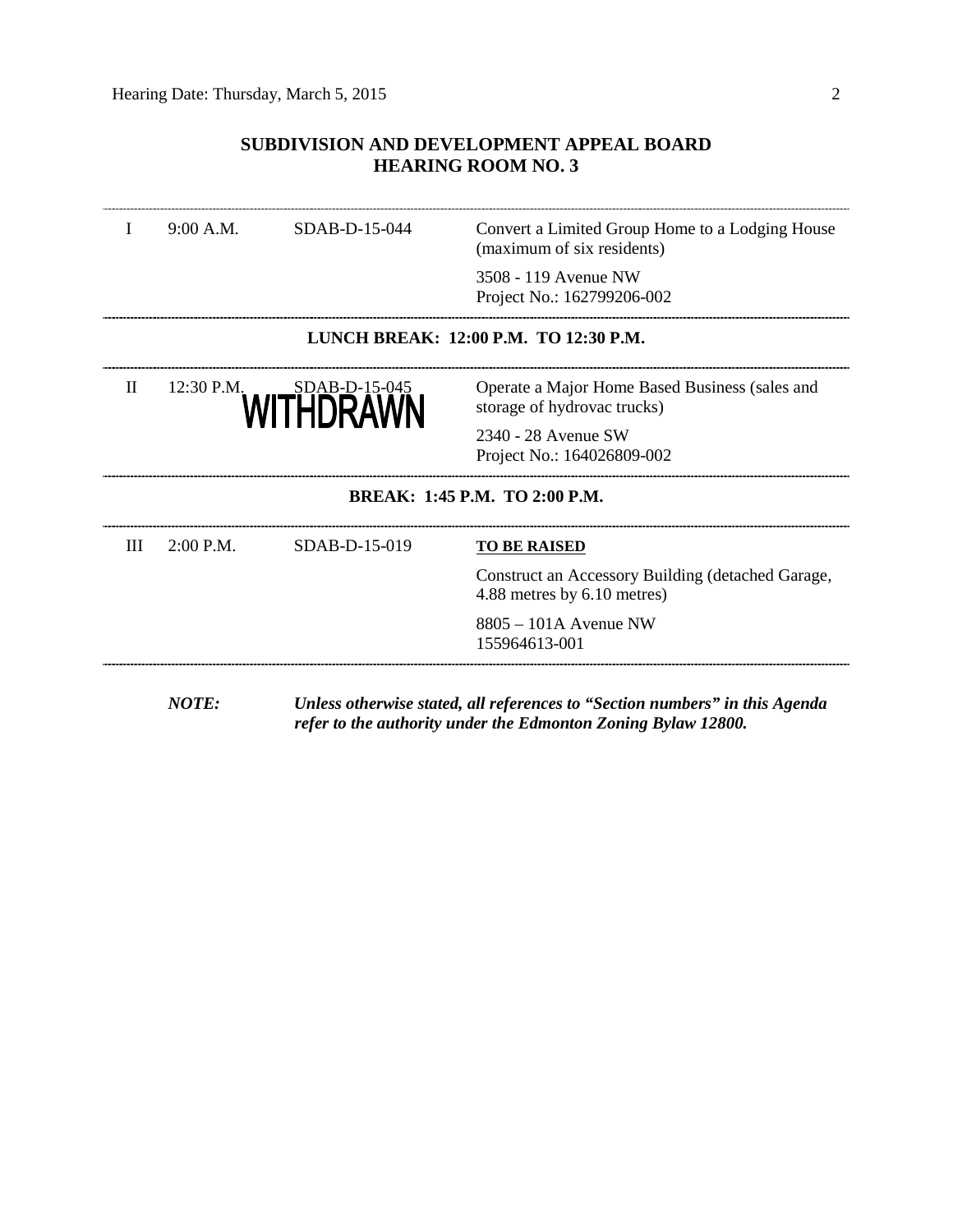#### **ITEM I: 9:00 A.M. FILE: SDAB-D-15-044**

## AN APPEAL FROM THE DECISION OF THE DEVELOPMENT OFFICER BY AN ADJACENT PROPERTY OWNER

APPELLANT:

APPLICATION NO: 162799206-002

APPLICATION TO: Convert a Limited Group Home to a Lodging House (maximum of six residents)

DECISION OF THE DEVELOPMENT AUTHORITY: Approved with conditions

DECISION DATE: January 26, 2015

DATE OF APPEAL: February 5, 2015

NOTIFICATION PERIOD: January 26, 2015 through February 9,

RESPONDENT:

MUNICIPAL DESCRIPTION OF SUBJECT PROPERTY: 3508 - 119 Avenue NW

STATUTORY PLAN: N/A

LEGAL DESCRIPTION: Plan 4170MC Blk 32 Lot 29

ZONE: RF1 Single Detached Residential Zone

OVERLAY: Mature Neighbourhood Overlay

2015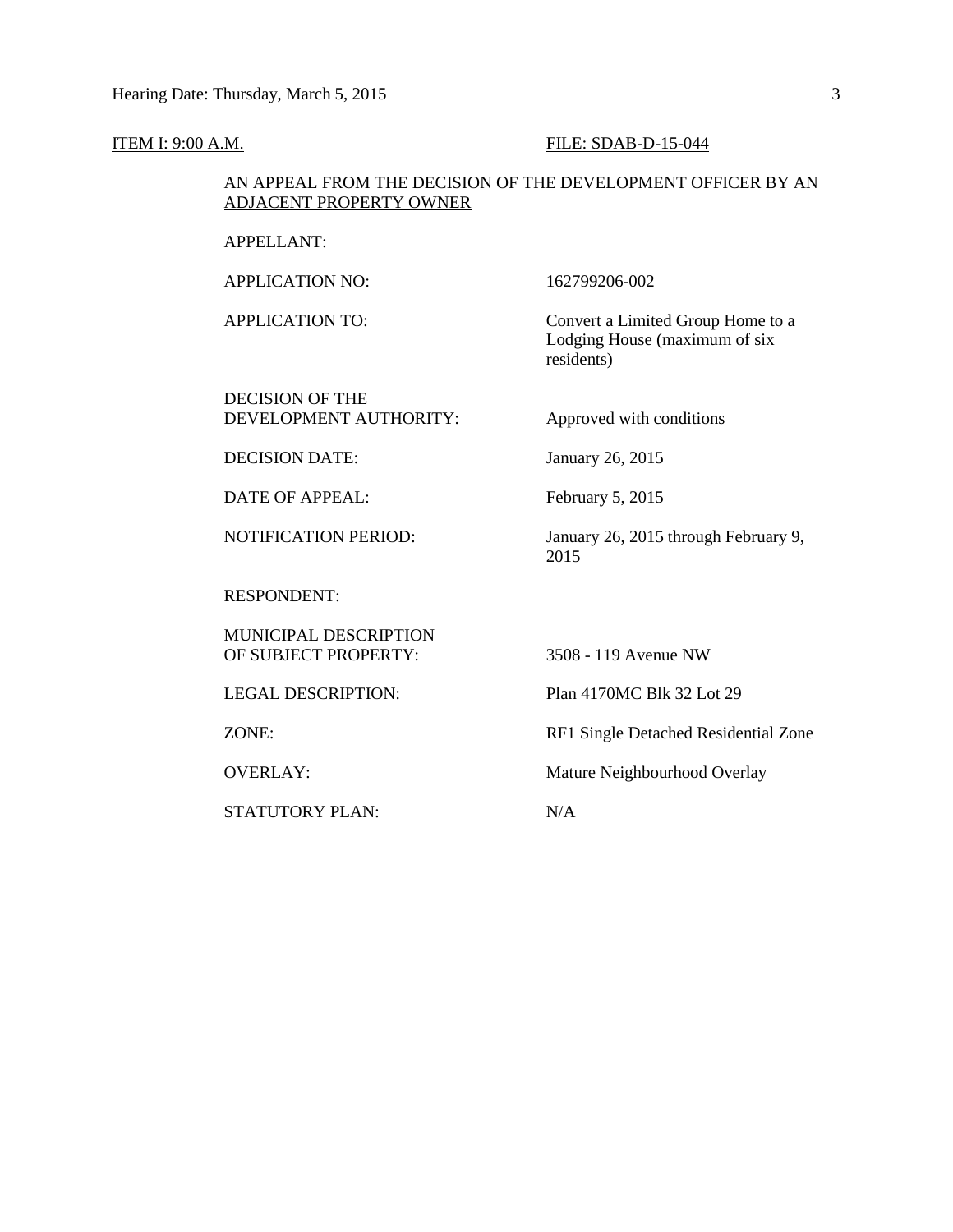## DEVELOPMENT OFFICER'S DECISION

APPROVED - The proposed development is approved subject to the following conditions:

> An approved Development Permit means that the proposed development has been reviewed only against the provisions of the Edmonton Zoning Bylaw. It does not remove obligations to conform with other legislation, bylaws or land title instruments such as the Municipal Government Act, the ERCB Directive 079, the Edmonton Safety Codes Permit Bylaw or any caveats, covenants or easements that might be attached to the Site.

> There shall be a maximum of six residents residing on the property (Reference Section 76(1)).

> This Development Permit is NOT valid until the Notification Period expires in accordance to Section 21.1 (Reference Section 17.1)

> Three parking spaces shall be wholly provided on the same Site as the building. (Reference Section  $54.2(1)(a)$  and  $54.2(2)(a)$ )

> All required parking spaces shall be clearly demarcated, have adequate storm water drainage and storage facilities, and be Hardsurfaced (Reference Section  $54.6(1)(a)(i)$ . For an on-site Driveway or Parking Area, the area required to be Hardsurfaced may be constructed on the basis of separated tire tracks, with natural soil, grass, or gravel between the tracks, but shall be constructed so that the tires of a parked or oncoming vehicle will normally remain upon the Hardsurface area (Reference Section 54.6(2)(b)).

> No Major Home Based Business, Secondary Suite, Garden Suite or Garage Suite shall be permitted as part of a Lodging House development or on the Site of such development (Reference Section 76(7))

> For the purpose of applying these regulations the Development Officer shall maintain a register of all approved Special Residential Facilities. The register shall include the address of the facility, maximum occupancy of the facility, and any other necessary information (Reference Section 96.5)

> PRIOR TO THE RELEASE OF DRAWINGS FOR BUILDING PERMIT REVIEW, the applicant or property owner shall pay a Sanitary Sewer Trunk Fund fee of \$1862.00. All assessments are based upon information currently available to the City. The SSTF charges are quoted for the calendar year in which the development permit is granted. The final applicable rate is subject to change based on the year in which the payment is collected by the City of Edmonton.

NOTE: Signs require separate Development Applications.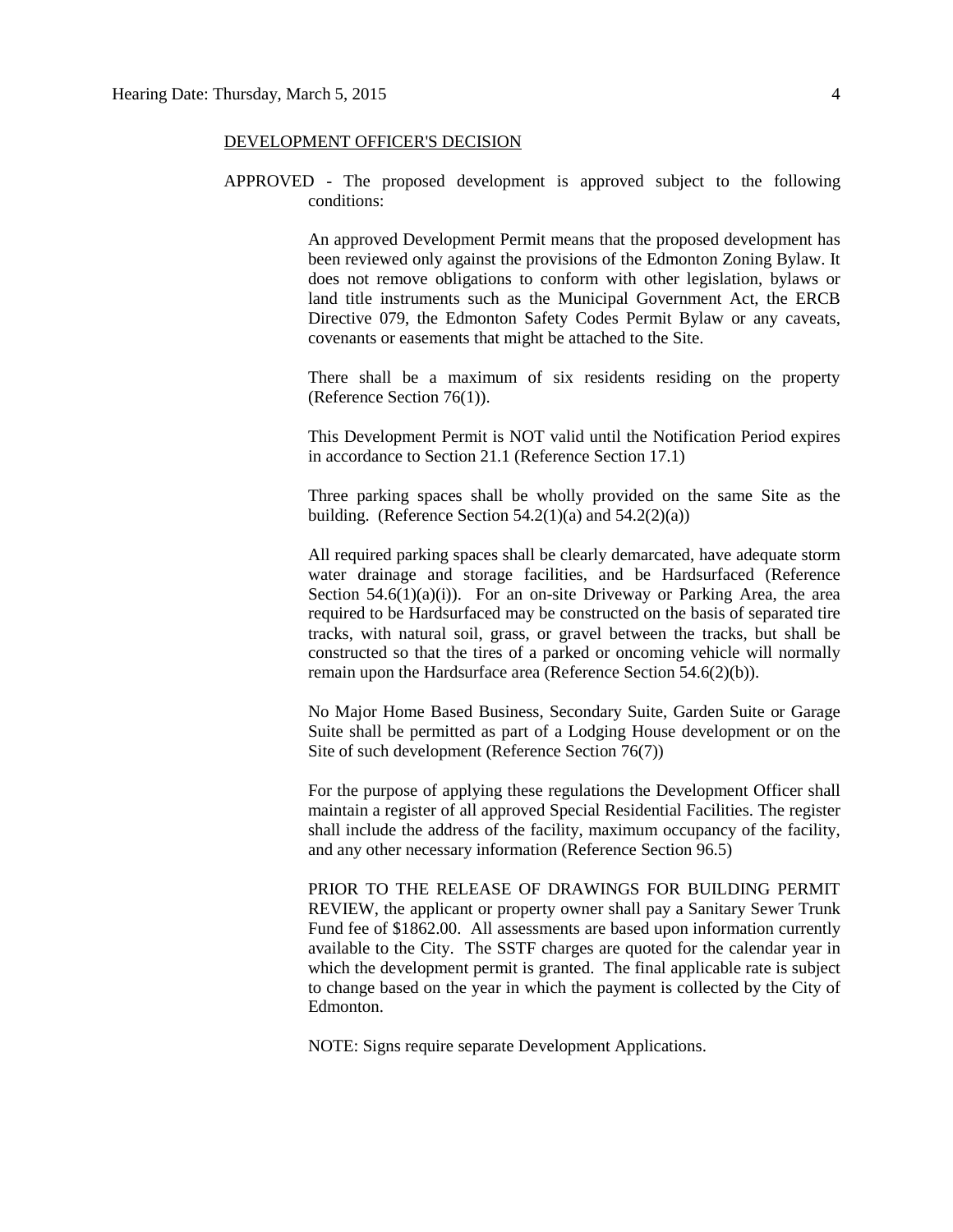## DEVELOPMENT OFFICER'S DECISION (CONTINUED)

NOTE: A Building Permit is required for any construction or change in use of a building. For a building permit, and prior to the Plans Examination review, you require construction drawings and the payment of fees. Please contact the 311 Call Centre for further information.

NOTE: This Development Permit is not a Business Licence. A separate application must be made for a Business Licence.

## **Variance:**

Note: A variance was granted for this Development Permit pursuant to Sections 11.3 and 11.4. Subject to the right of appeal the permit is NOT VALID until the required Notification Period expires (date noted below) in accordance with Sections 21.1 and 17.1.

Section 54.4(1)(a) relaxed - The number of off-street loading spaces relaxed from one required loading space to zero required loading space.

## APPELLANT'S SUBMISSION

Owner has in the previous years had many people living simultaneously in the house already and failed to keep control of them. From speaking with some who have lived there and others who have been contracted to repair/modify the home have stated there were many bedrooms in the basement and they were rented out y the week and sometimes daily. With an absent owner, the house cannot be controlled only making the area worse than it already is.

There have been many fights and yelling coming from the house, it is always a house filled with unfavorable individuals. In one instance an individual, covered in blood, made rude aggressive gestures to me while I was in my own backyard, only to have him go into their house. I have a child, and I am afraid for her safety as well as fellow neighbors with this house operating in this manner. Contrary to what people from the house have said to me, alcohol was prevalent in the home, and many loud evenings/nights happened, and sometimes disputes occurred.

If this house, which has already operated as a lodging home, is allowed to do so, this neighborhood will suffer, and the neighbors and community more at risk than it currently is.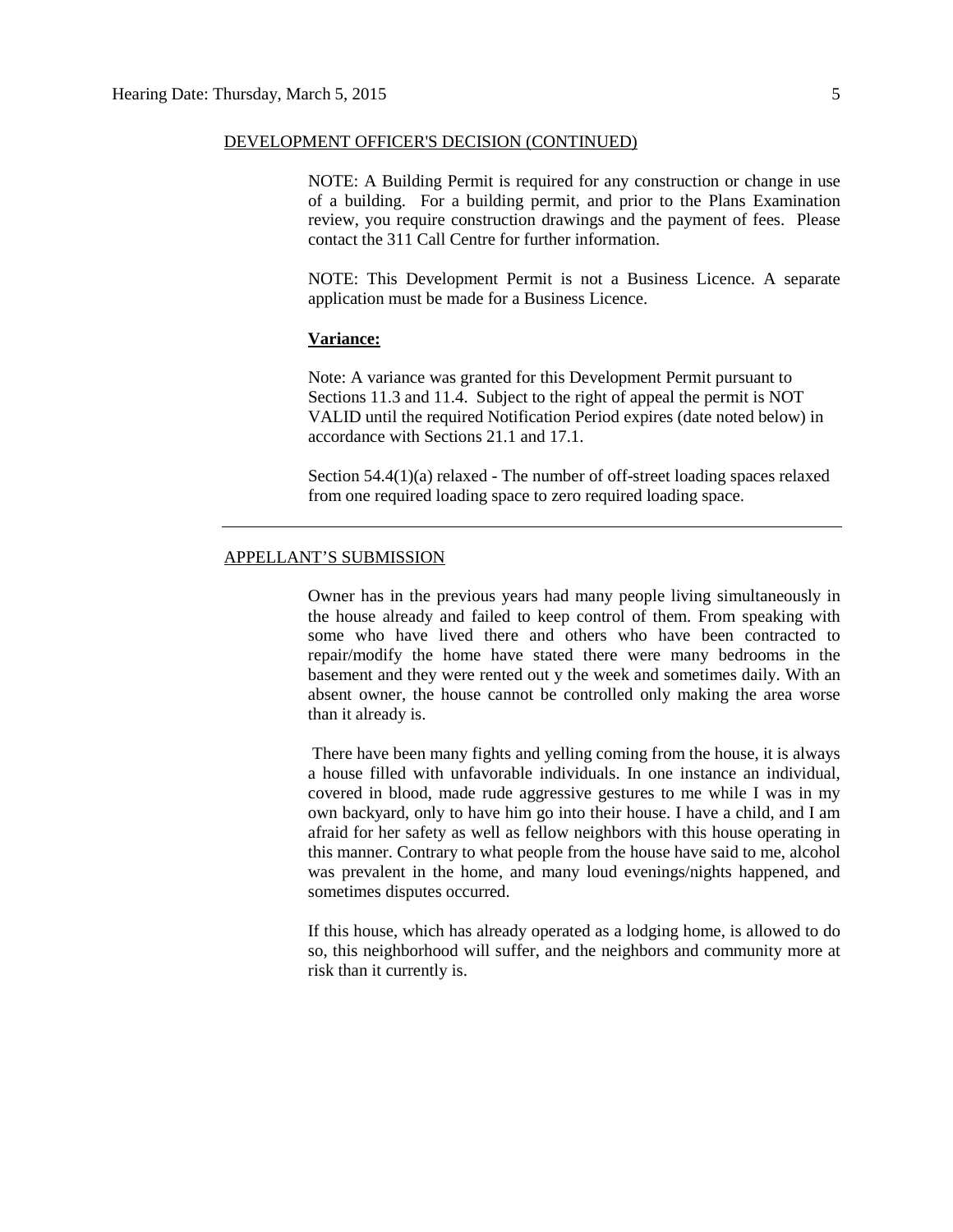#### APPELLANT'S SUBMISSION (CONTINUED)

If the city allows this to happen, I have some requests that I would like to discuss, such as a proper fence being built between our property as right now there is a small 3ft chain link fence, and to be built at the home owners expense. I would prefer to not have this home operate in the manner at all, hence my appeal to their permit.

### SUBDIVISION AND DEVELOPMENT APPEAL BOARD OFFICER'S COMMENTS

This application is to convert a Limited Group Home to a Lodging House (maximum of six residents).

The site is located on the northeast corner of 119 Avenue and 36 Street NW, and is zoned RF1 Single Detached Residential Zone, Section 110 of the Edmonton Zoning Bylaw 12800. The site is within the Mature Neighbourhood Overlay, Section 814.

It should be noted that the proposed development is a change of Use within an existing non-conforming building.

The existing building is non-conforming for the follow reason:

1. Under Section 814.3(5), the minimum Rear Setback shall be 40 percent of Site depth.

The Site Depth is 37.74 metres. Forty percent of the Site Depth is 15.10 metres and existing is a Rear Setback of 14.77 metres.

Section 643(5) of the *Municipal Government Act*, Chapter M-26, states the following:

A non-conforming building may continue to be used but the building may not be enlarged, added to, rebuilt or structurally altered except

- (a) to make it a conforming building,
- (b) for routine maintenance of the building, if the development authority considers it necessary, or
- (c) in accordance with a land use bylaw that provides minor variance powers to the development authority for the purposes of this section.

Section 11.3(3) states that the Development Officer may approve, with or without conditions as a Class B Development, an enlargement, alteration or addition to a legal non-conforming building if the non-conforming building complies with the uses prescribed for the land in this Bylaw and the proposed development would not, in his opinion:

- a) unduly interfere with the amenities of the neighbourhood; or
- b) materially interfere with or affect the use, enjoyment or value of neighbouring properties.

A **Lodging House** is a Discretionary Use in the RF1 Single Detached Residential Zone, Section 110.3(6).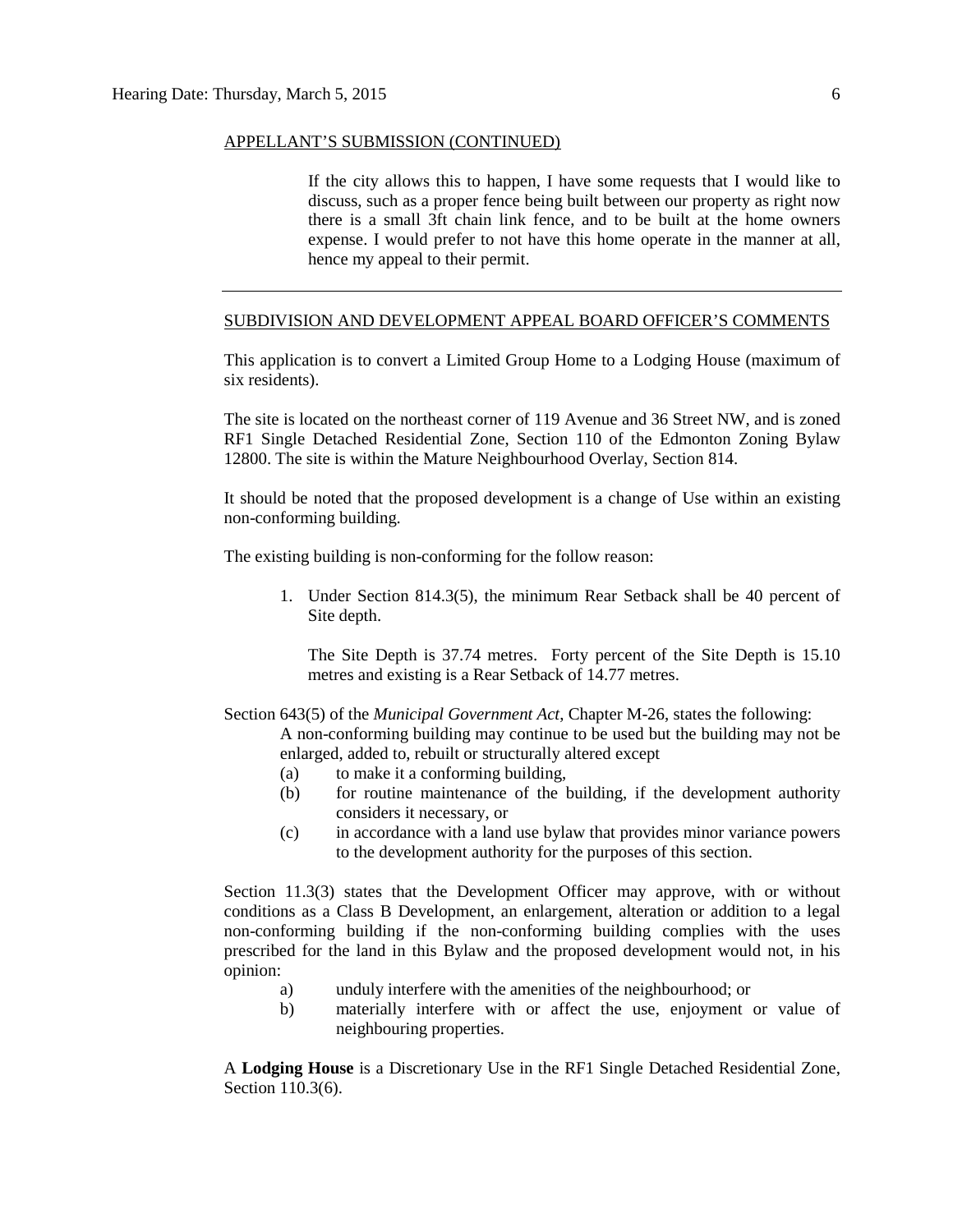Under Section 7.3(6) **Lodging Houses** means a building or part of building, used for Congregate Living, containing Sleeping Units and four or more persons, and where there is no provision of on-site care, treatment or professional services of a physical or mental health nature. This Use Class does not include Extended Medical Treatment Services, Detention and Correction Facilities, Fraternity and Sorority Housing, Group Homes, and Limited Group Homes.

This application was approved by the Development Officer subject to conditions.

Pursuant to Section 11.3 and 11.4 and subject to the right of appeal to the Subdivision and Development Appeal Board, Section 21.1, the Development Officer granted the following variance:

Section  $54.4(1)(a)$  states the number of off-street Loading Spaces, required for each Use is specified in Schedule 3.

| Use of Building or Site      | Total Floor Area<br>$of \mid$ | Minimum Number of |
|------------------------------|-------------------------------|-------------------|
|                              | <b>Building</b>               | loading<br>spaces |
|                              |                               | Required          |
| development<br>Any           | Up<br>$2800$ square<br>to     | $\mathbf{1}$      |
| within the Residential-      | metres                        |                   |
| Related,<br>Basic            |                               |                   |
| <b>Services</b><br><b>or</b> | additional<br>Each            | 1                 |
| Community,                   | 2 800 square metres           | additional        |
| Educational,                 |                               |                   |
| Recreational<br>and          |                               |                   |
| Cultural Service Use         |                               |                   |
| <b>Classes</b><br>and        |                               |                   |
| Professional, Financial      |                               |                   |
| Office<br>Support<br>and     |                               |                   |
| Services                     |                               |                   |

Schedule 3 states the Loading Spaces Requirement as follows:

Section 54.4(2)(c) states all required Loading Spaces shall be clear of any access driveways, aisles, ramps, columns, Signs or other similar obstructions.

Section  $54.4(3)(c)$  states access to any loading area shall be arranged such that no backing or turning movement of vehicles going to or from the Site causes interference with traffic on the abutting streets or Lanes.

## **The Development Officer determined 1 loading space is required, there are none proposed, and a relaxation of 1 loading space was granted.**

The decision of approval by the Development Officer has been appealed by an adjacent property owner located immediately north at 11903 – 36 Street NW.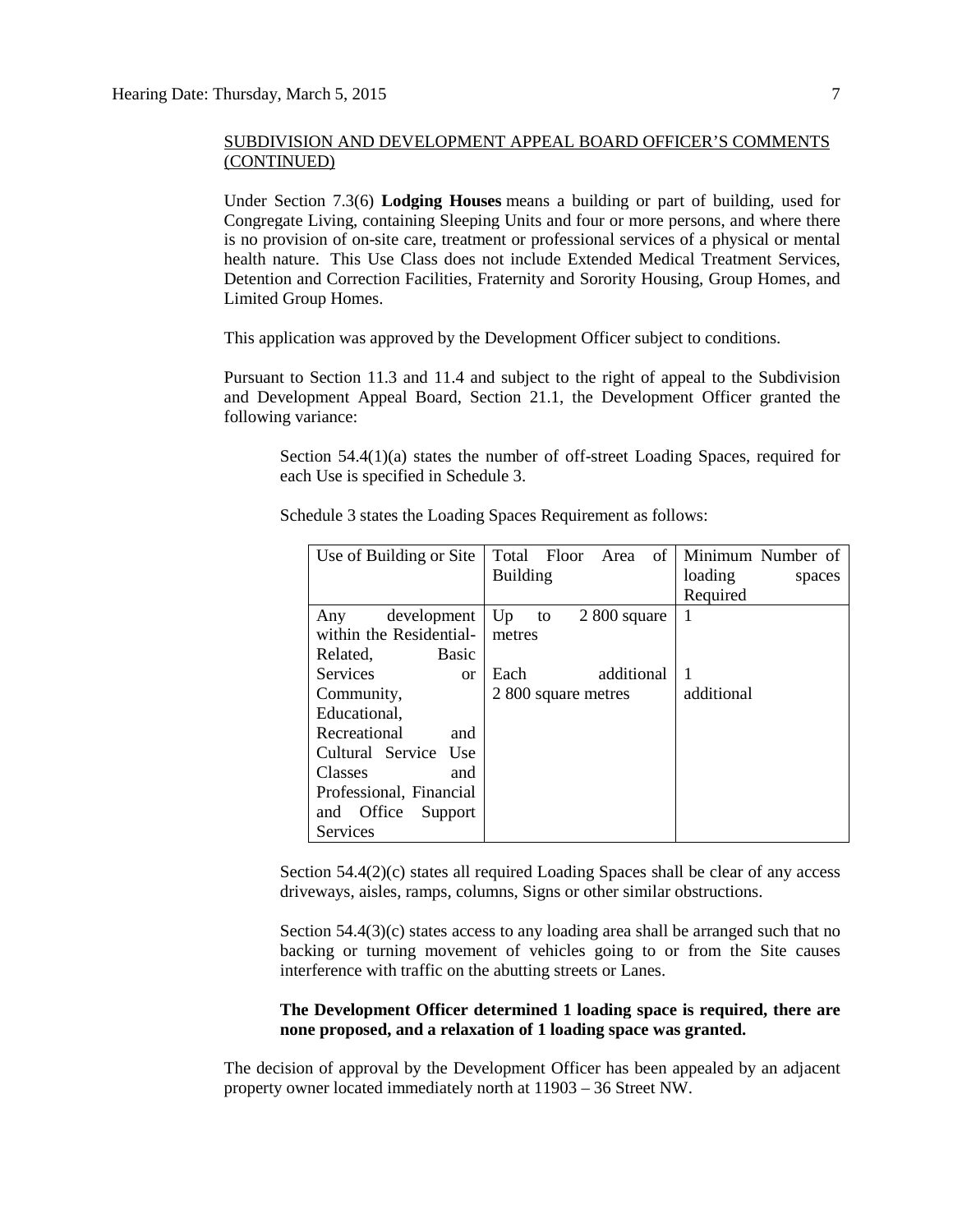The submitted Site Plan indicates there are three (2.6 metres by 5.5 metres) parking spaces in the Rear Yard that are all accessed from the Lane.

The submitted plans show that the main floor of the proposed Lodging House consists of a kitchen, a living room, 1 bathroom and 3 bedrooms. The basement level has a laundry room, a bathroom, and 3 bedrooms.

Section 96 states for Fraternity and Sorority Housing, Limited Group Homes, Group Homes, and Lodging Houses Thresholds:

1. Special Residential Facilities

For the purpose of this section, [Fraternity and Sorority Housing, Group Homes,](javascript:void(0);) [Limited Group Homes,](javascript:void(0);) and [Lodging Houses](javascript:void(0);) shall be collectively referred to as Special Residential Facilities. Group Homes developed in combination with Apartment Housing either in one building or on one Site, and which meet the criteria of [Section 94,](http://webdocs.edmonton.ca/InfraPlan/zoningbylaw/ZoningBylaw/Part1/Special_Land/94._Supportive_Community_Provision.htm) Supportive Community Provisions, shall be exempt from the requirements of subsection 96(3)(b) and (c) of this Bylaw.

2. Threshold Purpose

The purpose of the Fraternity and Sorority Housing, Limited Group Homes, Group Homes, and Lodging Houses Thresholds is to:

- a. ensure that the capacity of any neighbourhood to accommodate Special Residential Facilities is not exceeded;
- b. ensure that Special Residential Facilities are available in all neighbourhoods; and
- c. protect existing Special Residential Facilities from concentration that could impair their proper functioning.
- 3. General Regulations

Special Residential Facilities shall comply with all thresholds contained in this Section in addition to any other regulations in this Bylaw including any relevant Special Land Use Provisions that apply. In all cases, the most restrictive threshold shall apply.

- a. When determining the threshold for the number of Special Residential Facilities per neighbourhood, a maximum of 3 facilities per 1000 persons shall be allowed in any neighbourhood.
- b. When determining the threshold for the number of Special Residential Facilities by Use Class per block.
	- i. a maximum of 2 Special Residential Facilities shall be allowed on a single block in a residential Zone;
	- ii. a maximum block length of [150 me](javascript:void(0);)tres measured from the nearest intersection shall be used to determine this threshold.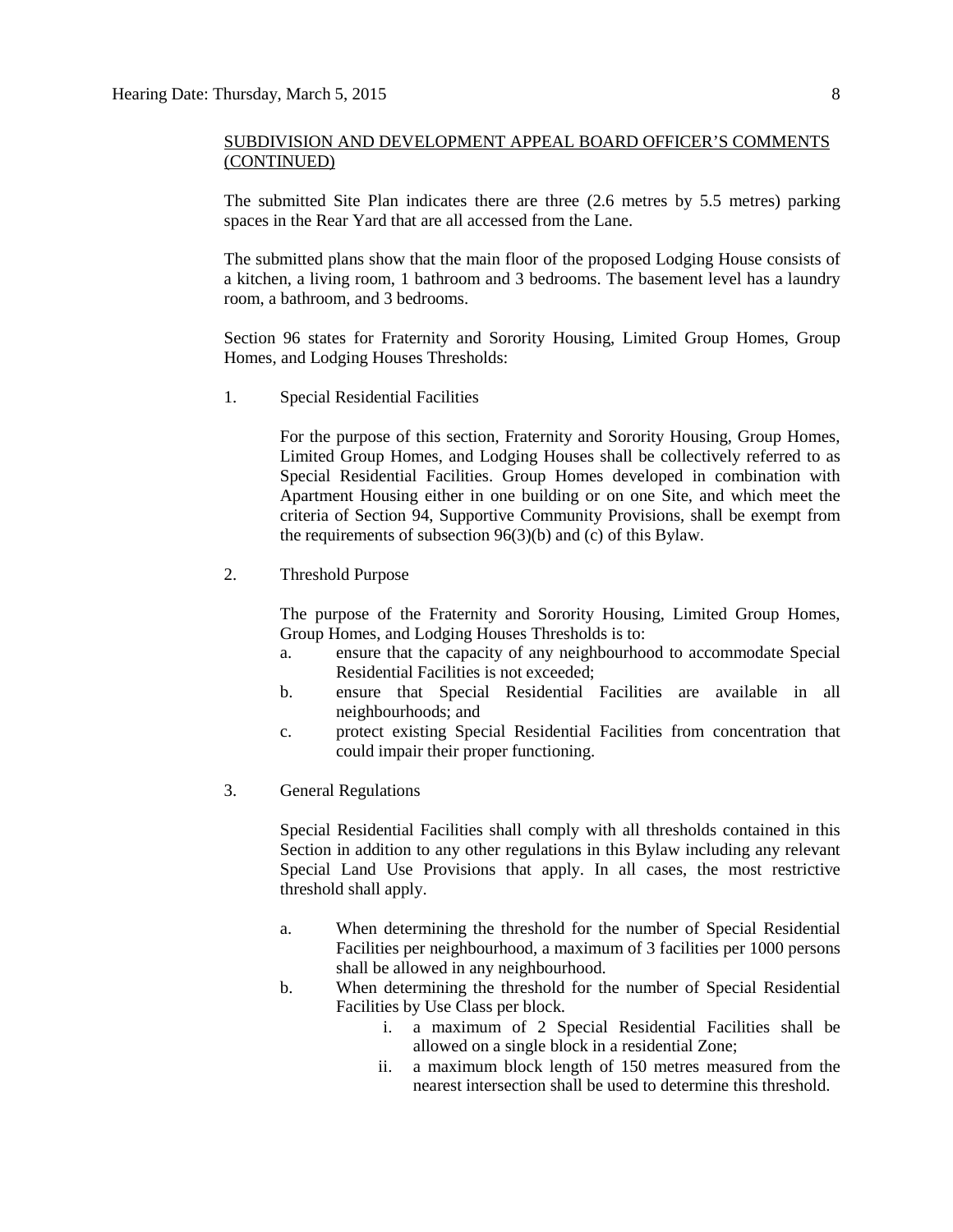- c. When determining the threshold for the number of residents of Special Residential Facilities per opposing block face;
	- i. accommodation for a maximum of 12 residents shall be allowed on an opposing block face in Special Residential Facilities in any residential Zone where either Group Homes or Lodging Houses are a Discretionary Use;
	- ii. accommodation for a maximum of 30 residents shall be allowed on an opposing block face in Special Residential Facilities in any residential Zone where either Group Homes or Lodging Houses are a Permitted Use; and
	- iii. a maximum block face length of [150 me](javascript:void(0);)tres measured from the nearest intersection shall be used to determine this threshold.
- 4. Density

For the purposes of calculating Density for a Group Home or Lodging House each Sleeping Unit shall be considered a Dwelling when a development contains seven or more Sleeping Units.

5. Register

For the purpose of applying these regulations the Development Officer shall maintain a register of all approved Special Residential Facilities. The register shall include the address of the facility, maximum occupancy of the facility, and any other necessary information.

Section 76 states in addition to the regulations in [Section 96](http://webdocs.edmonton.ca/InfraPlan/zoningbylaw/ZoningBylaw/Part1/Special_Land/96._Fraternity_and_Sorority_Housing,_Limited_Group_Homes,_Group_Homes,_and_Lodging_Houses_Thresholds.htm) of this Bylaw, Lodging Houses shall comply with the following regulations:

- 1. The maximum occupancy of a [Lodging House](javascript:void(0);) in a Zone where Lodging Houses are a Discretionary Use shall be a maximum of 6 residents;
- 2. The maximum occupancy of a Lodging House in a Zone where Lodging Houses are a Permitted Use shall be the greater of 6 residents or 1 resident per 60 square metres of Lot size;
- 3. The Development Officer may restrict the occupancy of a Lodging House to less than the maximum number of residents allowed having regard for the threshold purpose identified in Section 96, the level of traffic generation, parking demand, and frequency of visits by emergency vehicles relative to that which is characteristic of the Zone in which the Lodging House is located;
- 4. A Lodging House shall be developed as either a purpose-built freestanding structure, or Single Detached Housing converted for the purpose, or part of an [Apartment Housing](javascript:void(0);) development;
- 5. A Lodging House may be located in [Duplex Housing](javascript:void(0);) or [Semi-detached Housing](javascript:void(0);) converted for the purpose in a Zone where Lodging Houses are a Permitted Use and both units are operated by a single provider;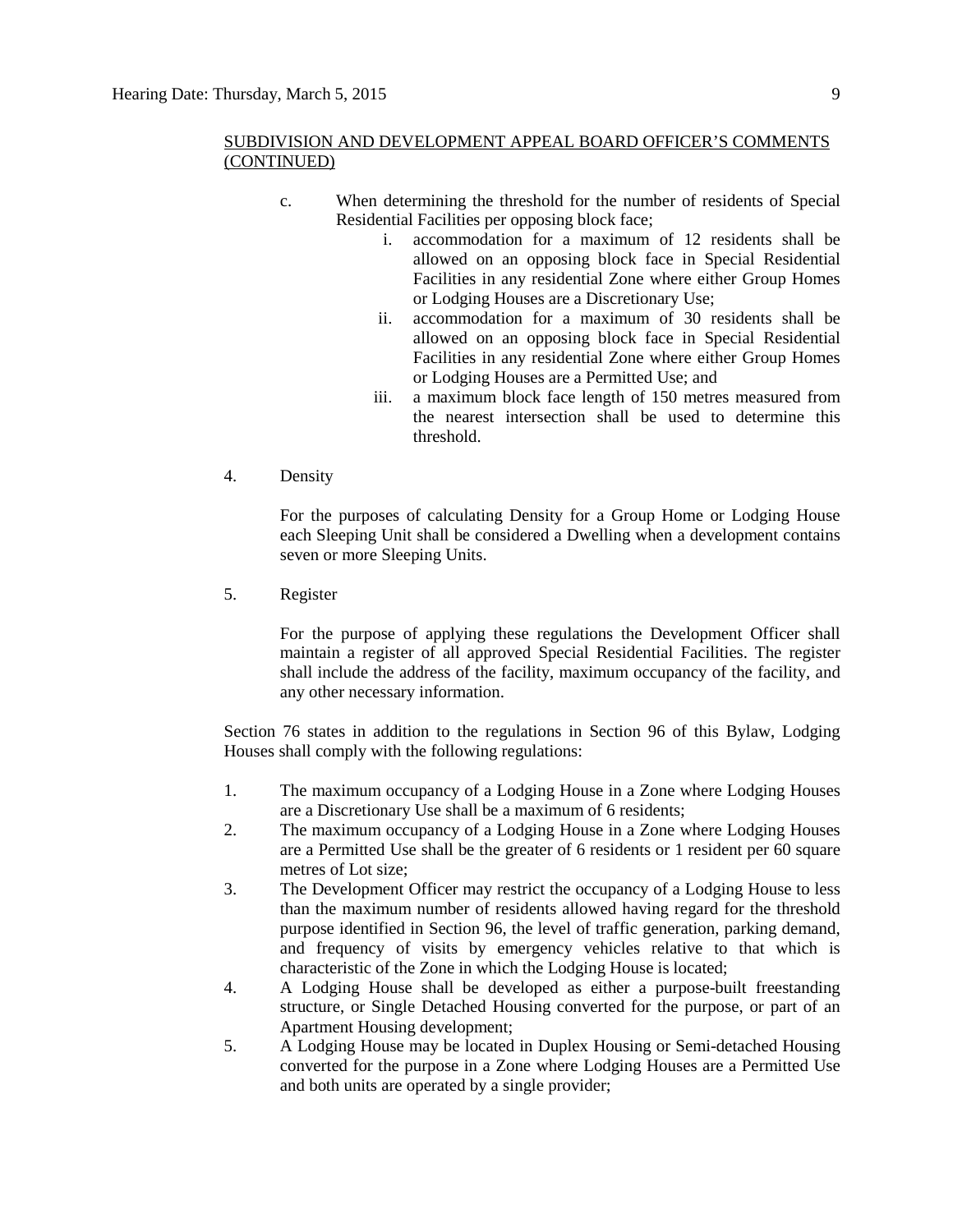- 6. In a Zone where Lodging Houses are a Permitted Use and where more than 12 Sleeping Units are allowed in a development, Sleeping Units may include limited food preparation facilities such as bar fridge, mini-sink, and microwave;
- 7. No [Major Home Based Business, Secondary Suite, Garden Suite](javascript:void(0);) or [Garage Suite](javascript:void(0);) shall be permitted as part of a Lodging House development or on the Site of such development;
- 8. Where a Lodging House is designed as a freestanding structure it shall be of a size, scale, and outward appearance that is typical of surrounding residential development; and
- 9. Increases in vehicular traffic generation and parking demand must be to the satisfaction of the Development Officer and/or Transportation Services.

Under Section 6.1(16), **Congregate Living** means four or more individuals occupying Sleeping Units in a building where the occupants share access to facilities such as cooking, dining, laundry, or sanitary facilities. Typical Uses where Congregate Living is found include Fraternity and Sorority Housing, Group Homes, Limited Group Homes, and Lodging Houses.

Under Section 6.1(95), **Sleeping Unit** means a Habitable Room in a building used for Congregate Living in which the room is occupied by a person under any form of accommodation agreement providing remuneration for the room, and the room:

- a. does not include provision for cooking or food preparation except as provided for in Section 76 and 79 of this Bylaw;
- b. may or may not be equipped with sanitary facilities; and
- c. provides accommodation for a maximum of two persons.

Under Section 6.1(26), **Driveway** means an area that provides access for vehicles from a public or private roadway to a Garage or Parking Area.

Under Section 6.1(69), **Parking Area** means an area that is used for the parking of vehicles. A Parking Area is comprised of one or more parking spaces, and includes a parking pad, but does not include a Driveway.

Under Section 6.1(100), **Tandem Parking** means two parking spaces, one behind the other, with a common or shared point of access to the manoeuvring aisle.

Section 110.1 states the purpose of this Zone is to provide for Single Detached Housing while allowing other forms of small scale housing in the form of Secondary Suites, Semidetached Housing and Duplex Housing under certain conditions.

The following jobs are listed in the Sustainable Development Department POSSE system: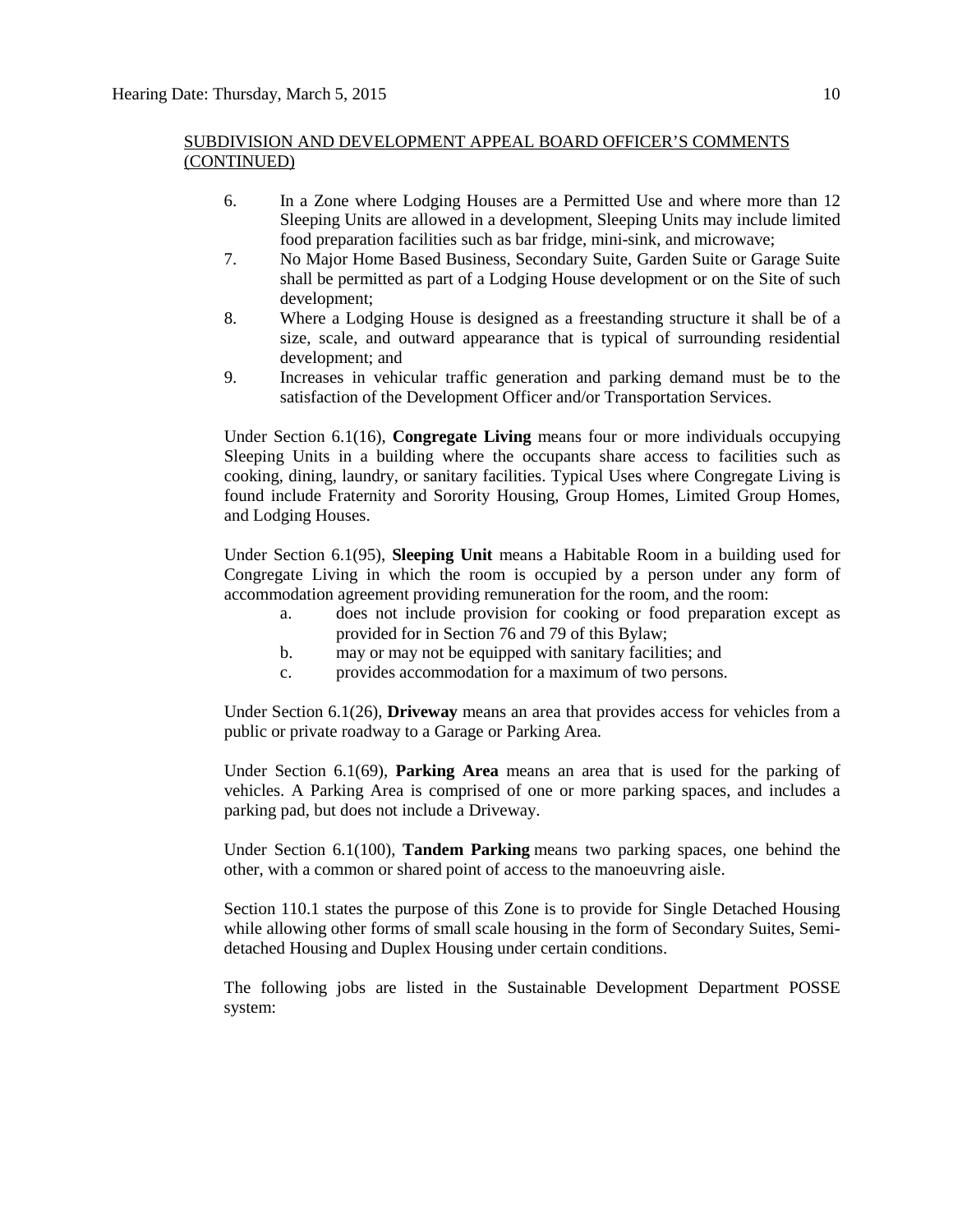| <b>Application</b><br><b>Number</b> | <b>Description</b>                                                                  | <b>Decision</b>                                                                                                                                                                                                                                                                                                                                                                                                                                                                                                                                                                                                                                                                                                                                                                                                                                                                                                                                                                                                                                                                                                                                                                                                                                                                              |
|-------------------------------------|-------------------------------------------------------------------------------------|----------------------------------------------------------------------------------------------------------------------------------------------------------------------------------------------------------------------------------------------------------------------------------------------------------------------------------------------------------------------------------------------------------------------------------------------------------------------------------------------------------------------------------------------------------------------------------------------------------------------------------------------------------------------------------------------------------------------------------------------------------------------------------------------------------------------------------------------------------------------------------------------------------------------------------------------------------------------------------------------------------------------------------------------------------------------------------------------------------------------------------------------------------------------------------------------------------------------------------------------------------------------------------------------|
| 96916490-001                        | To operate a Limited Group<br>Home<br>(6)<br>residents)<br><b>Martyshuk Housing</b> | March 12,<br>2010; Approved<br>with<br>conditions                                                                                                                                                                                                                                                                                                                                                                                                                                                                                                                                                                                                                                                                                                                                                                                                                                                                                                                                                                                                                                                                                                                                                                                                                                            |
| 85634757-005                        | To construct a basement<br>development                                              | Approved<br>with<br>June $22$ ,<br>2009;<br>Conditions                                                                                                                                                                                                                                                                                                                                                                                                                                                                                                                                                                                                                                                                                                                                                                                                                                                                                                                                                                                                                                                                                                                                                                                                                                       |
| 85634757-004                        | Re-stamp of Residential<br>Compliance                                               | July 30, 2009; Issued<br>Your Real Property Report, dated<br>April 6, 2009 shows a Single Detached<br>House with Rear Uncovered Deck that<br>does NOT comply with either the RF1<br>(Single Detached Residential) Zone, or<br>The Mature Neighbourhood Overlay<br>development regulations. The building<br>should have:<br>-The minimum Rear Yard shall be<br>40% of Site depth. (Reference Section<br>$814.3(17)$ .<br>However the<br>building is NON-<br>CONFORMING<br>pursuant to<br>the<br>Municipal Government Act's Section<br>$643(5)$ .<br>This means that a non-<br>conforming building may continue to<br>be used but the building may not be<br>enlarged, added<br>$\mathfrak{to},$<br>rebuilt<br><b>or</b><br>structurally altered except:<br>to make it a conforming<br>(a)<br>building,<br>(b) for routine maintenance of the<br>building, if the development authority<br>considers it necessary,<br><sub>or</sub><br>(c) in accordance with a land use<br>bylaw that provides minor variance<br>powers to the development authority<br>for the purposes of this section.<br>The Accessory Building (sheds) shown<br>on the subject document does NOT<br>with the<br>following<br>comply<br>yard<br>regulations of Section 50.3 (Accessory<br>Buildings in Residential Zone): |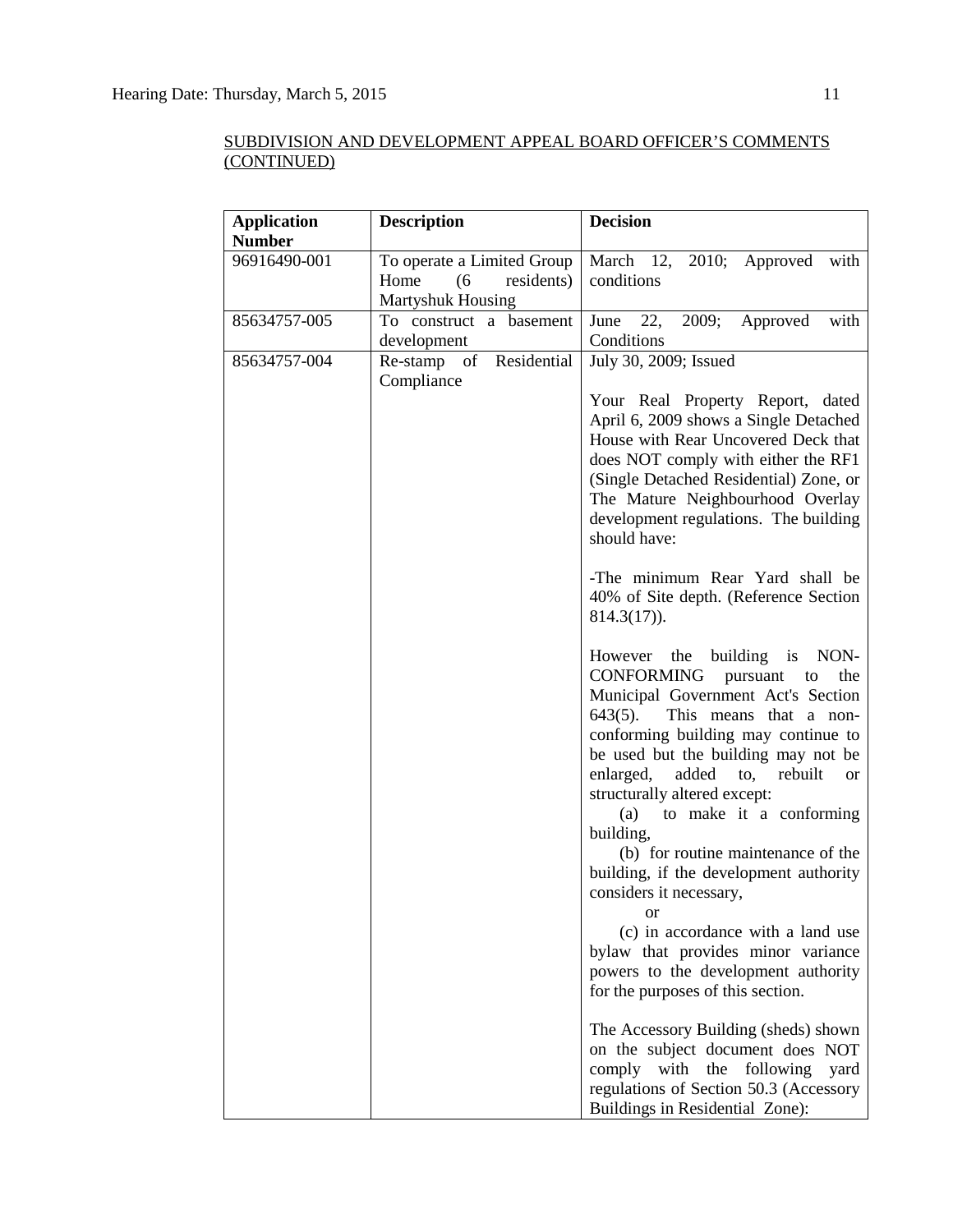| 85634757-004 |                                                       | -On a corner site the distance between                                                                                                                                                                                                                                                                                                                                                                                                                                                                        |
|--------------|-------------------------------------------------------|---------------------------------------------------------------------------------------------------------------------------------------------------------------------------------------------------------------------------------------------------------------------------------------------------------------------------------------------------------------------------------------------------------------------------------------------------------------------------------------------------------------|
| (continued)  |                                                       | an Accessory Building and property<br>line running parallel to any flanking                                                                                                                                                                                                                                                                                                                                                                                                                                   |
|              |                                                       | public roadway, other than a lane, shall                                                                                                                                                                                                                                                                                                                                                                                                                                                                      |
|              |                                                       | be not less than the side yard required                                                                                                                                                                                                                                                                                                                                                                                                                                                                       |
|              |                                                       | for the principal building. (Reference<br>Section $50.3(5)(a)$ ).                                                                                                                                                                                                                                                                                                                                                                                                                                             |
|              |                                                       | The shed should be relocated.                                                                                                                                                                                                                                                                                                                                                                                                                                                                                 |
| 85634757-002 | To construct an uncovered                             | April<br>27, 2009; Approved<br>with                                                                                                                                                                                                                                                                                                                                                                                                                                                                           |
|              | deck $(5.58$ meters by $3.21$                         | conditions                                                                                                                                                                                                                                                                                                                                                                                                                                                                                                    |
|              | metres at 0.88 metres in<br>Height), existing without |                                                                                                                                                                                                                                                                                                                                                                                                                                                                                                               |
|              | permits                                               |                                                                                                                                                                                                                                                                                                                                                                                                                                                                                                               |
| 85634757-001 | <b>Residential Compliance</b>                         | April 21, 2009; Issued                                                                                                                                                                                                                                                                                                                                                                                                                                                                                        |
|              |                                                       | Your Real Property Report, dated<br>April 6, 2009 shows a Single Detached<br>House that does NOT comply with<br>either the RF1 (Single Detached<br>Residential) Zone, or The Mature<br>Neighbourhood Overlay development<br>regulations. The building should have:                                                                                                                                                                                                                                            |
|              |                                                       | -The minimum Rear Yard shall be<br>40% of Site depth. (Reference Section<br>$814.3(17)$ .                                                                                                                                                                                                                                                                                                                                                                                                                     |
|              |                                                       | However the building is NON-<br>CONFORMING<br>pursuant to<br>the<br>Municipal Government Act's Section<br>$643(5)$ .<br>This means that a non-<br>conforming building may continue to<br>be used but the building may not be<br>enlarged, added to, rebuilt<br><b>or</b><br>structurally altered except:<br>to make it a conforming<br>(a)<br>building,<br>(b) for routine maintenance of the<br>building, if the development authority<br>considers it necessary,<br>or<br>(c) in accordance with a land use |
|              |                                                       | bylaw that provides minor variance<br>powers to the development authority<br>for the purposes of this section.                                                                                                                                                                                                                                                                                                                                                                                                |
|              |                                                       |                                                                                                                                                                                                                                                                                                                                                                                                                                                                                                               |
|              |                                                       | You are also advised that a search of<br>files revealed no<br>record of<br>our                                                                                                                                                                                                                                                                                                                                                                                                                                |
|              |                                                       | development approval for the 0.88m                                                                                                                                                                                                                                                                                                                                                                                                                                                                            |
|              |                                                       | High Rear Uncovered Deck                                                                                                                                                                                                                                                                                                                                                                                                                                                                                      |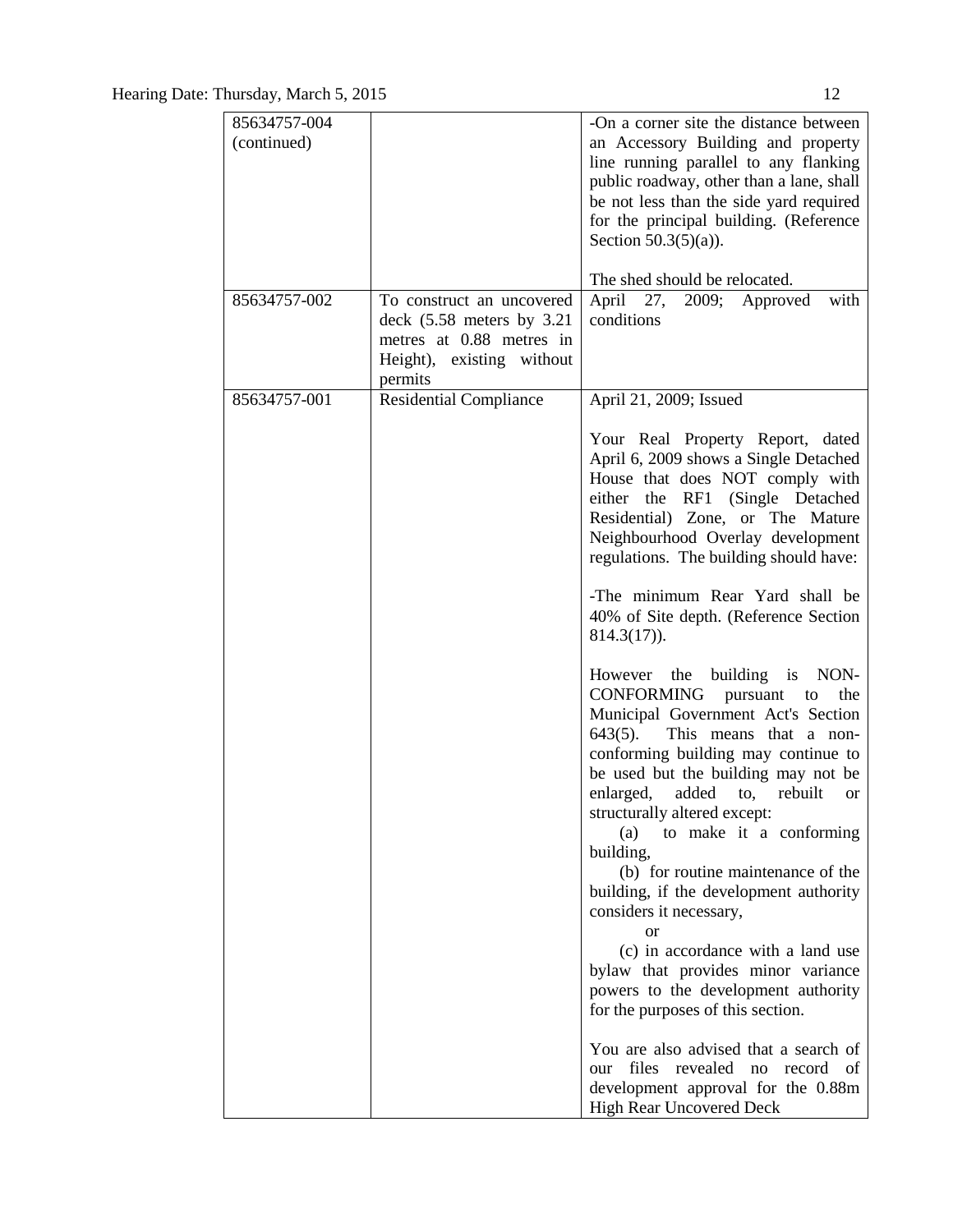| 85634757-001 | A Development Permit and Building         |
|--------------|-------------------------------------------|
| (continued)  | Permit must be obtained for this          |
|              | structure. To apply for a development     |
|              | and building permit, you must submit      |
|              | the required drawings as outlined in      |
|              | the enclosed brochure, as well as the     |
|              | appropriate fees. Any approval or         |
|              | refusal is subject to the right of appeal |
|              | to the Subdivision and Development        |
|              | Appeal Board.                             |
|              |                                           |
|              | The Real Property Report also shows       |
|              | that the Fence encroaches onto the        |
|              | 36th Street NW. You may need an           |
|              | Encroachment Agreement to complete        |
|              | your property transaction.                |
|              | The Accessory Building (sheds) shown      |
|              | on the subject document does NOT          |
|              | comply with the following yard            |
|              | regulations of Section 50.3 (Accessory    |
|              | Buildings in Residential Zone):           |
|              |                                           |
|              | -On a corner site the distance between    |
|              | an Accessory Building and property        |
|              | line running parallel to any flanking     |
|              | public roadway, other than a lane, shall  |
|              | be not less than the side yard required   |
|              | for the principal building. (Reference    |
|              | Section $50.3(5)(a)$ ).                   |
|              | The shed should be relocated.             |

## NOTICE TO APPLICANT/APPELLANT

Provincial legislation requires that the Subdivision and Development Appeal Board issue its official decision in writing within fifteen days of the conclusion of the hearing. Bylaw No. 11136 requires that a verbal announcement of the Board's decision shall be made at the conclusion of the hearing of an appeal, but the verbal decision is not final nor binding on the Board until the decision has been given in writing in accordance with the Municipal Government Act.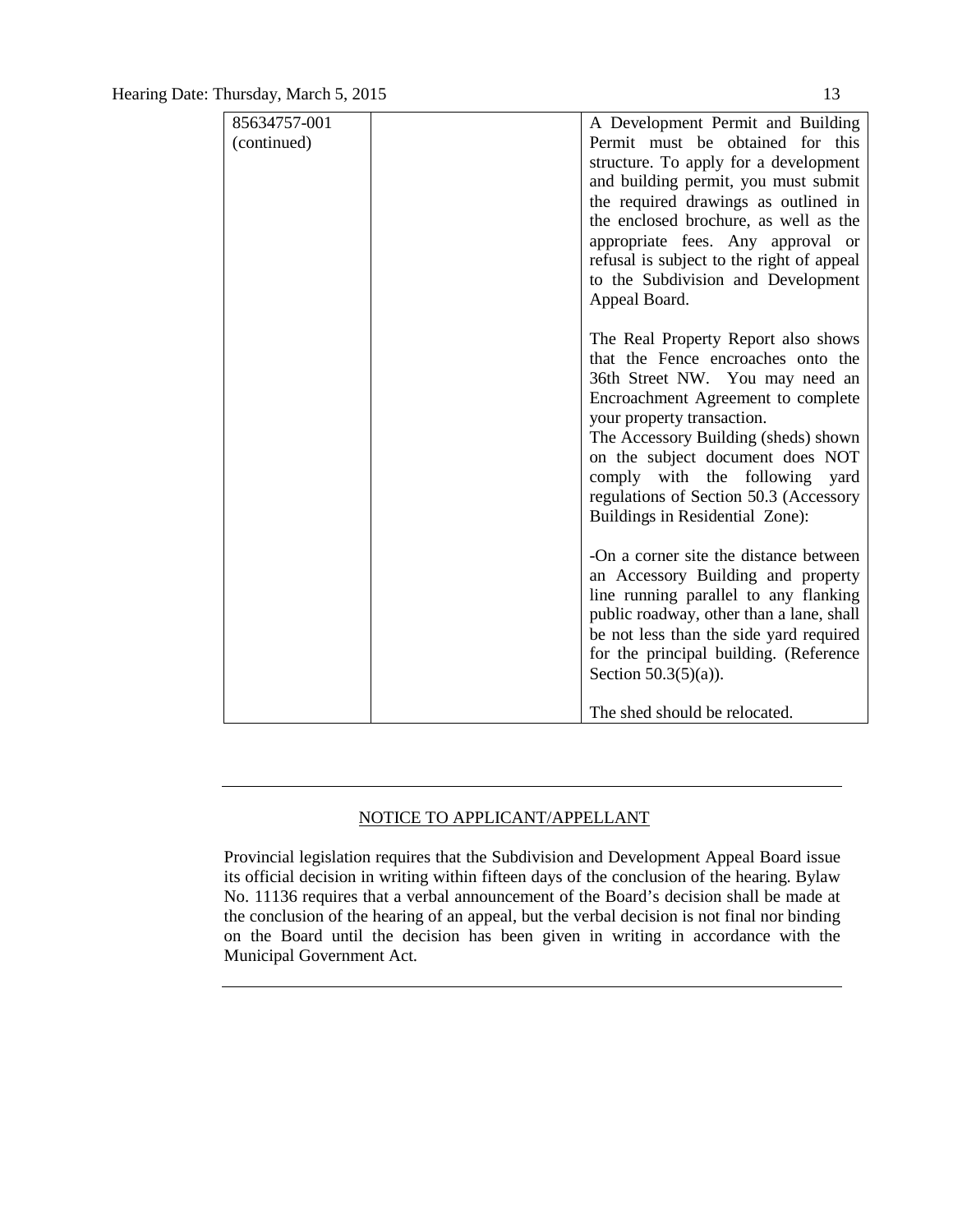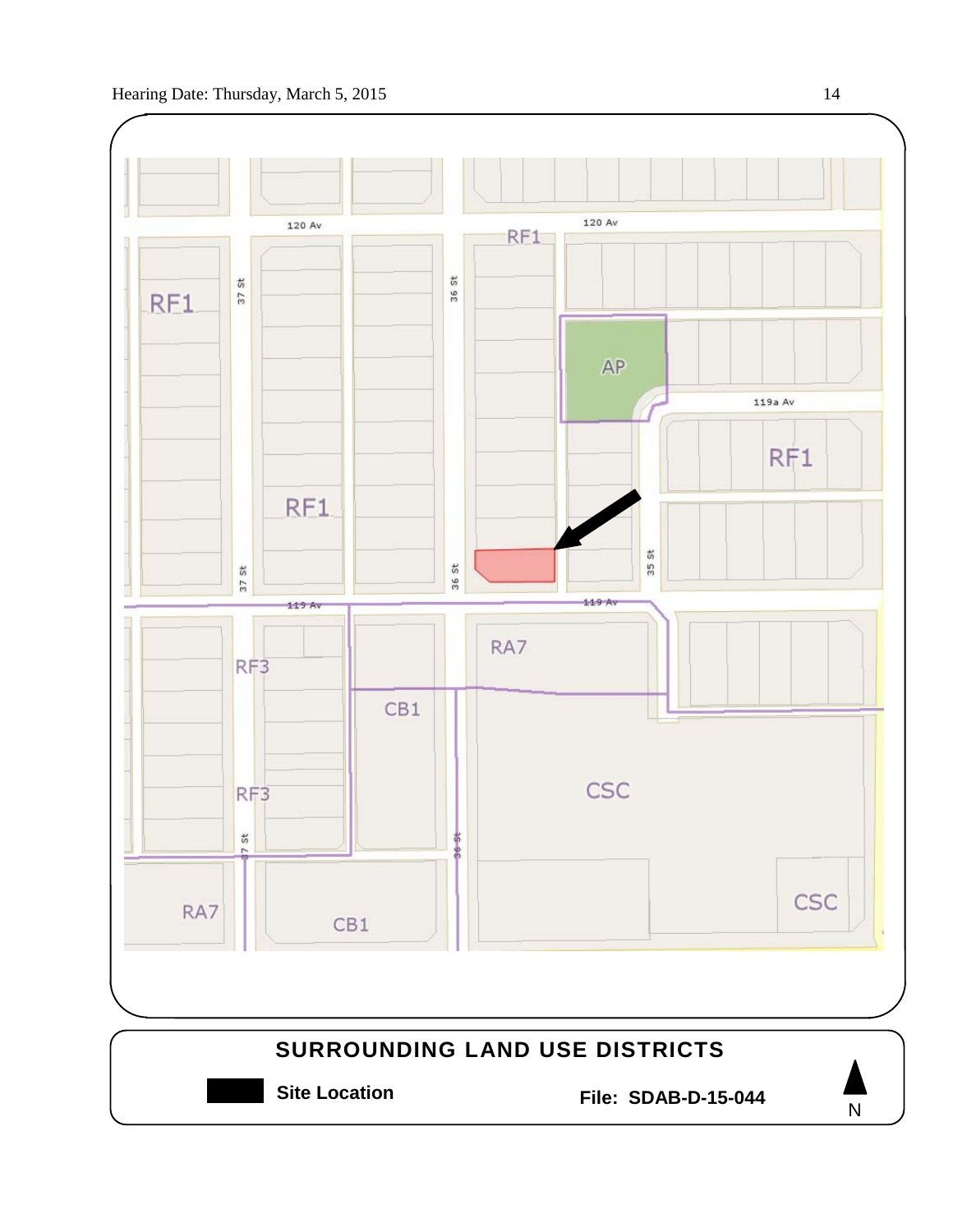## **ITEM II: 12:30 P.M. FILE: SDAB-D-15-045**

## AN APPEAL FROM THE DECISION OF THE DEVELOPMENT OFFICER

|                              | 164026809-002                                                                  |
|------------------------------|--------------------------------------------------------------------------------|
| PELLON NO. WITHDRAW          | Operate a Major Home Based Business<br>(sales and storage of hydrovac trucks). |
|                              |                                                                                |
| DEVELOPMENT AUTHORITY:       |                                                                                |
| <b>DECISION DATE:</b>        | January 26, 2015                                                               |
| <b>DATE OF APPEAL:</b>       | February 6, 2015                                                               |
| <b>MUNICIPAL DESCRIPTION</b> |                                                                                |
| OF SUBJECT PROPERTY:         | 2340 - 28 Avenue SW                                                            |
| <b>LEGAL DESCRIPTION:</b>    | Plan 7521733 Blk 2 Lot 3                                                       |
| ZONE:                        | RR - Rural Residential Zone                                                    |
| <b>OVERLAY:</b>              | N/A                                                                            |
| <b>STATUTORY PLAN:</b>       | N/A                                                                            |
|                              |                                                                                |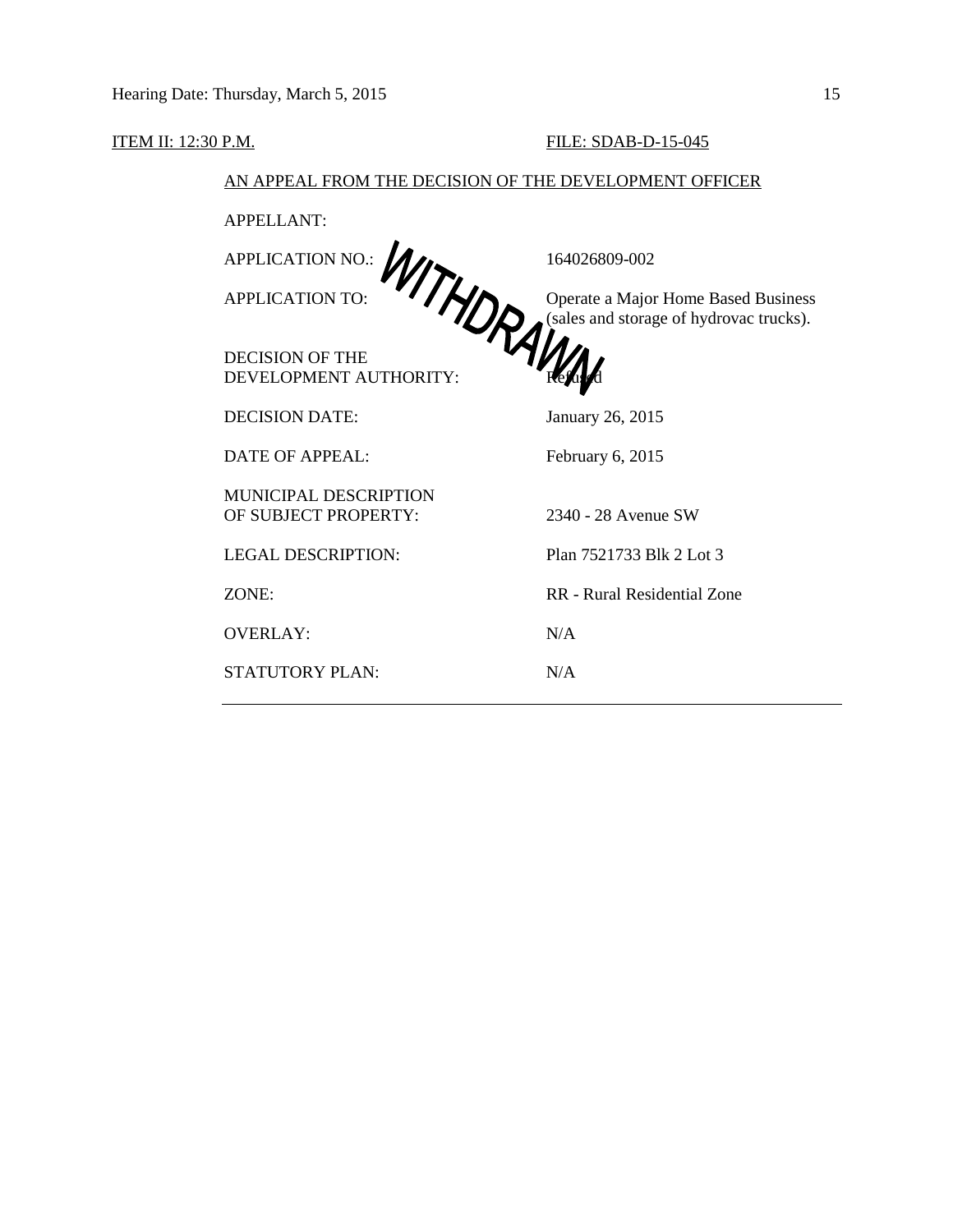# **TO BE RAISED**

#### FILE: SDAB-D-15-045

## AN APPEAL FROM THE DECISION OF THE DEVELOPMENT OFFICER

APPELLANT: APPLICATION NO.: 155964613-001

APPLICATION TO: Construct an Accessory Building

DECISION OF THE DEVELOPMENT AUTHORITY: Refused

MUNICIPAL DESCRIPTION OF SUBJECT PROPERTY: 8805 – 101A Avenue NW

(detached Garage, 4.88 metres by 6.10

\_\_\_\_\_\_\_\_\_\_\_\_\_\_\_\_\_\_\_\_\_\_\_\_\_\_\_\_\_\_\_\_\_\_\_\_\_\_\_\_\_\_\_\_\_\_\_\_\_\_\_\_\_\_\_\_\_\_\_\_\_\_\_\_\_\_\_\_\_\_\_\_

metres)

DECISION DATE: November 13, 2014

DATE OF APPEAL: November 26, 2014

LEGAL DESCRIPTION: Lot 68A, Block 3, Plan 7822457

ZONE: RF2 Low Density Infill Zone

OVERLAY(S): Floodplain Protection Overlay Mature Neighbourhood Overlay

STATUTORY PLAN: Riverdale Area Redevelopment Plan.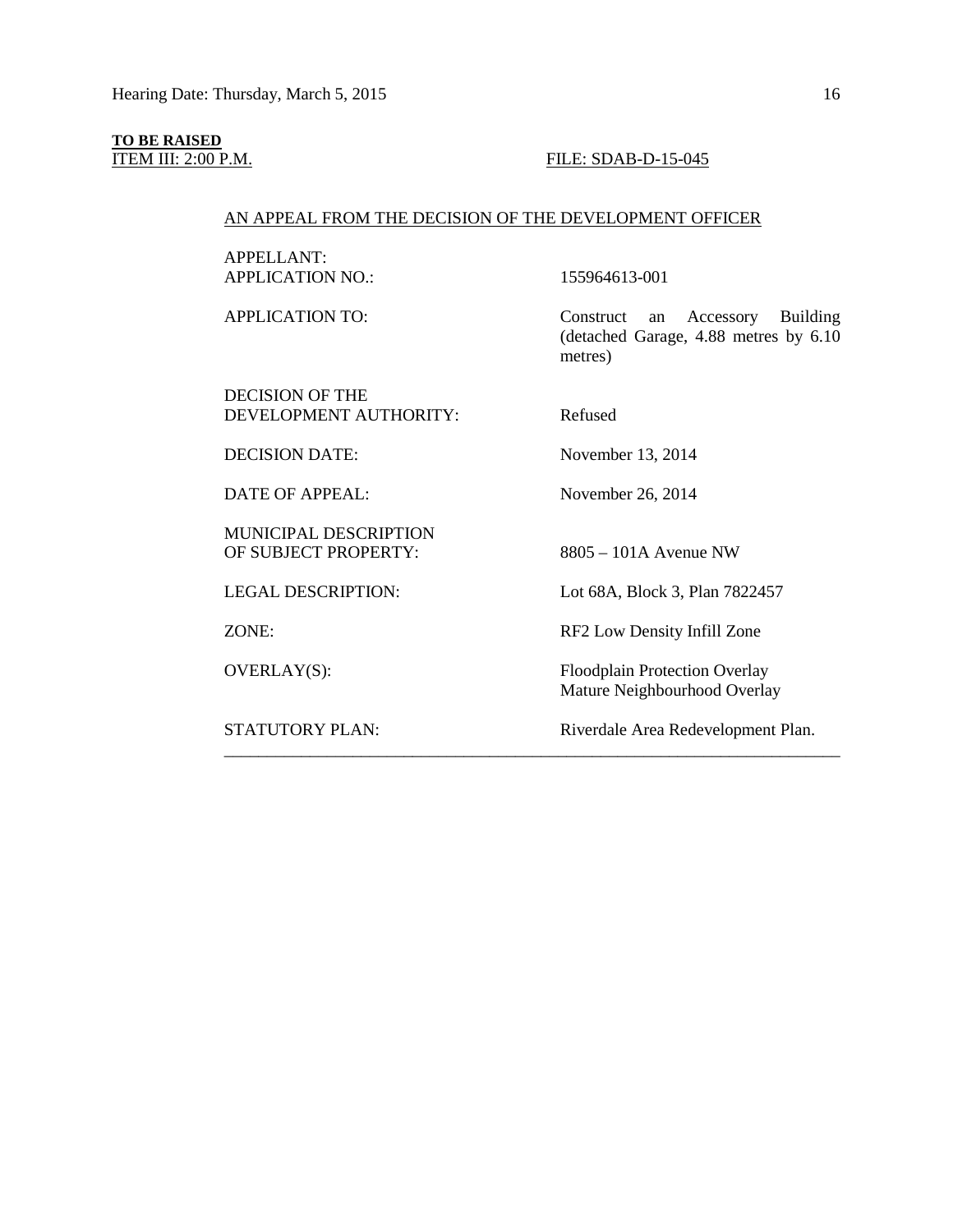## DEVELOPMENT OFFICER'S DECISION

"REFUSED - The proposed development is refused for the following reasons:

1. Section 50.3(2) - an Accessory building or structure shall not exceed 4.3 m nor one Storey in Height.

| Proposed:   | 1.5 storeys  |
|-------------|--------------|
| Maximum:    | 1 storey     |
| Exceeds by: | $0.5$ storey |

- 2. Section 814.3(10) Regardless of whether a Site has existing vehicular access from the front or flanking public roadway, there shall be no such access where an abutting Lane exists, and
	- (a) a Treed Landscaped Boulevard is present along the roadway adjacent to the property line;
	- (b) the Site Width is less than 15.5 metres; or
	- (c) fewer than 50 percent of principal Dwellings on the blockface have vehicular access from the front or flanking roadway.
	- The proposed Detached Garage is located in a Site where a lane abuts the rear. The proposed Detached Garage will have access off the front public roadway and none of the properties on the blockface have vehicular access from the front or flanking roadway. Therefore the proposed Detached Garage does not comply with Section 814.3(10)(c).
- 3. Section 54.2 Schedule  $1(A)(3)$  Minimum number of parking spaces or garage spaces required for Semi-detached housing: 2 parking spaces per Dwelling, may be in tandem and may include 1 Garage space. Where a Front Yard driveway provides access to a parking space that is not within the Front Yard, the Development Officer may consider this driveway as the provision of a second car parking space that is in tandem.

| Proposed:     | 1 required parking space   |
|---------------|----------------------------|
| Required:     | 2 required parking spaces. |
| Deficient by: | 1 required parking space   |

Section  $54.2(2)(a)$  - For all residential developments, the required parking spaces shall be wholly provided on the Same Site as the building.

Proposed: 1 required parking space wholly provided on the same site as the building and 1 parking space provided off the Same site as the building.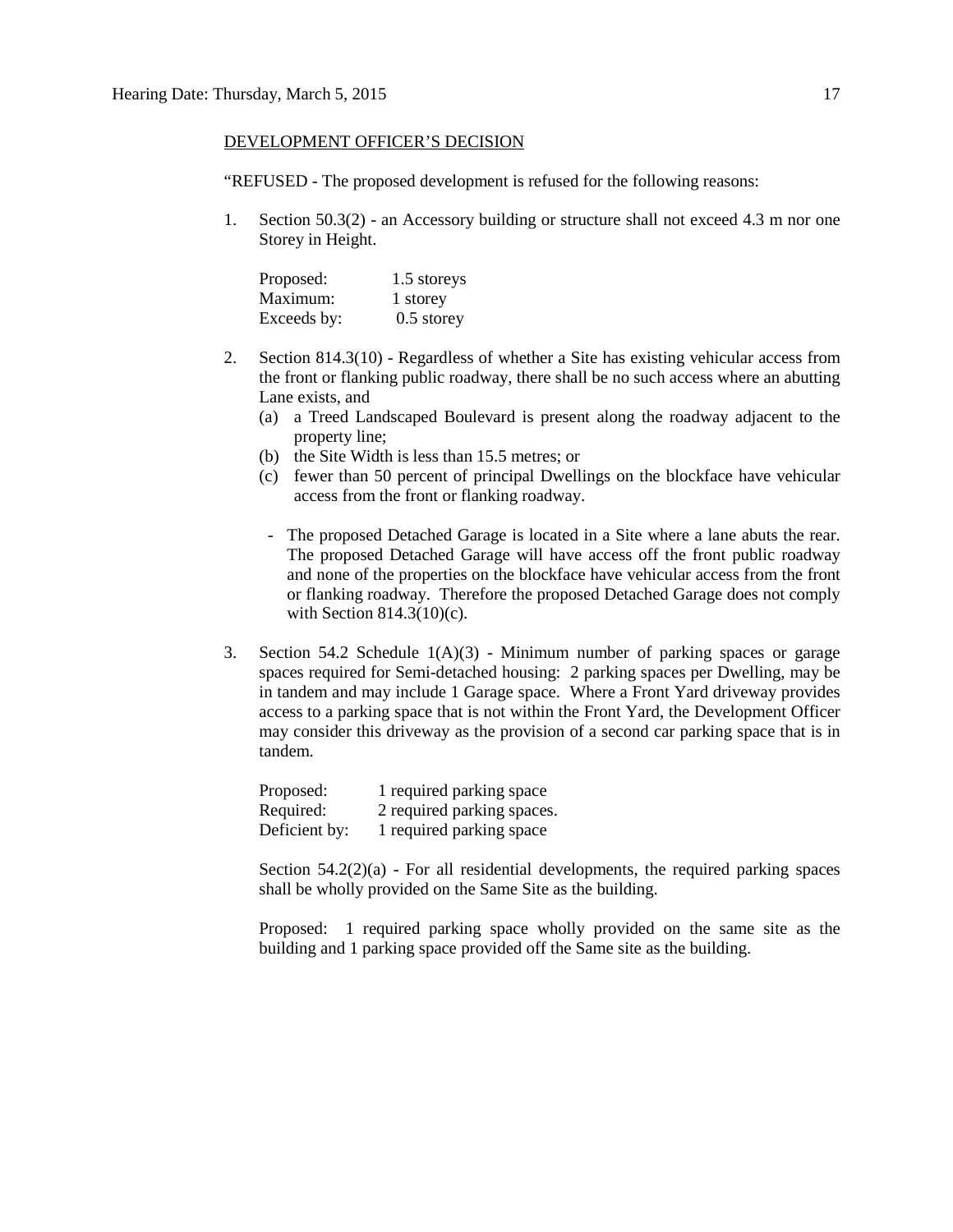## DEVELOPMENT OFFICER'S DECISION (CONTINUED)

| Required:     | 2 required parking spaces wholly provided on the Same site as the                          |
|---------------|--------------------------------------------------------------------------------------------|
| Deficient by: | building.<br>1 required parking space wholly provided on the Same site as the<br>building. |

- 4. Section 50.3(4) Accessory buildings and structures shall be located on an Interior Site as follows: (a.) an Accessory building or structure shall be located not less than 18.0 metres from the Front Lot Line, unless it complies with the Setback requirements for a principal building.
	- The Site cannot comply with 18.0 metre setback from the front lot line due to its lack of site depth. Therefore it must meet the Setback requirements of the underlying Residential Zone for a principal building.

Section 120.4(8) - The minimum Front Setback shall be 6.0 metres.

| Proposed front setback: | 1.52 metres   |
|-------------------------|---------------|
| Minimum front setback:  | $6.00$ metres |
| Deficient by:           | 4.48 metres   |

5. Section 120.4(7) - Maximum Site Coverage shall be as follows: (d.) 42 percent Total Site Coverage for Semi-detached Housing - Site area less than 600 square metres.

| Proposed total site coverage: | 42.58 percent (146.36 square metres)  |
|-------------------------------|---------------------------------------|
| Maximum total site coverage:  | 42.00 percent (144.37 square metres)  |
| Exceeds by:                   | $0.58$ percent $(1.99$ square metres) |
|                               |                                       |

#### APPELLANT'S SUBMISSION

"In regards to #5 of the refusal (November 5, 2014) we are able to comply in the following way: We are willing to reduce the size of the garage to get closer to the Maximum Site Coverage (120.4(7)(d)) expectations, however it only exceeds maximum site coverage by 1.99 metres squared.

In regards to the street set back (#4 of the Refusal), we are not willing to move closer to the regulated minimum setback due to extra cost for the concrete and destroying any usable yard space I would have. The lack of overall site depth does not allow space enough for a garage suitable for a single vehicle unless the backset from the street is less than the required 6.0 metres  $(50.3(4)(a))$  without taking out a significant portion of the backyard and thus reducing resale value in the possible future. In addition we own a large (901b) dog and we need maximum yard space. Allowing leniency in this regard would not adversely affect my neighbours or my neighbourhood.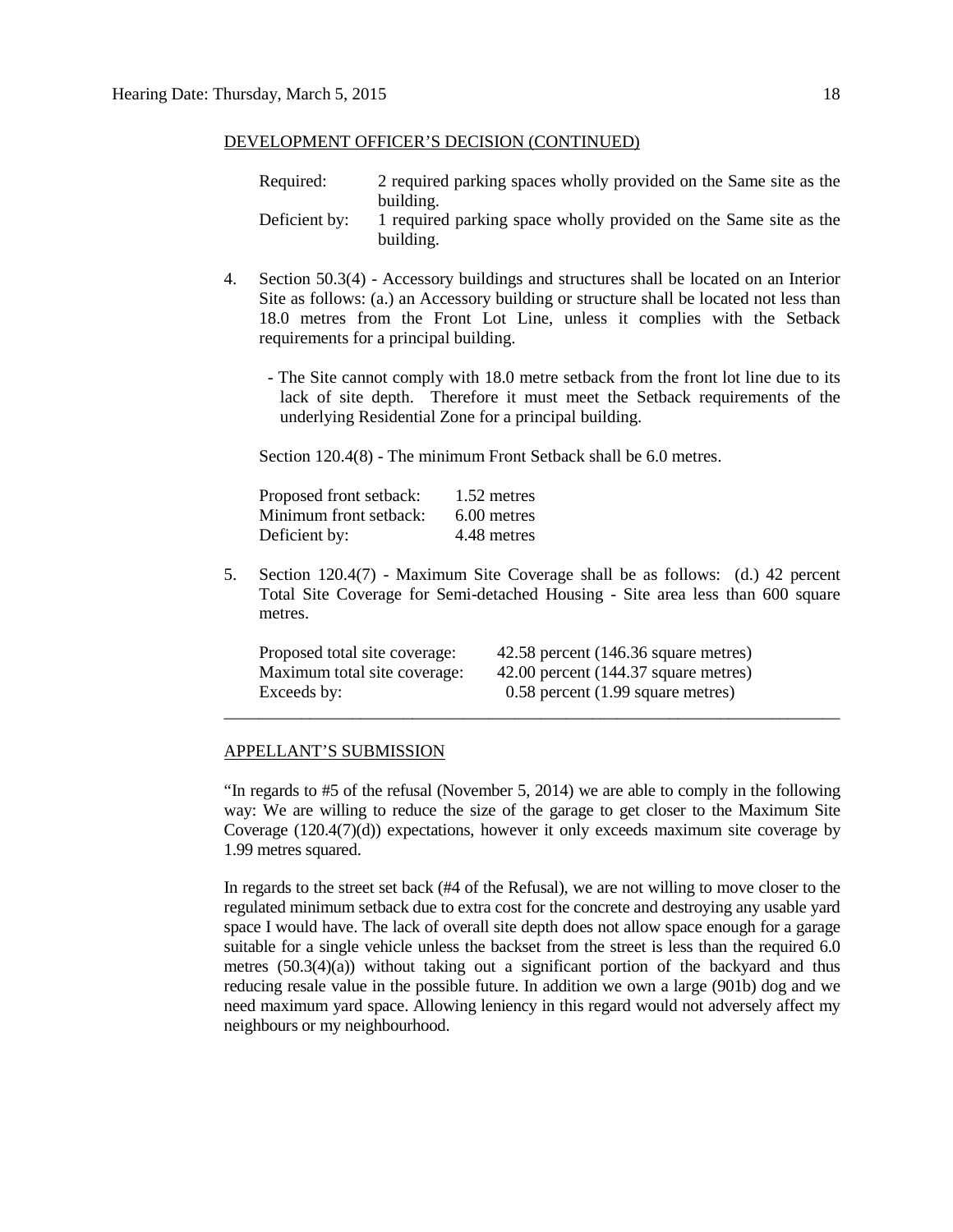### APPELLANT'S SUBMISSION (CONTINUED)

In regards to refusal #21 was able to locate at least 7 dwellings along 101A Ave that do indeed back out onto the adjacent roadway: 8708 -101A Ave, 8712 - 101A Ave, 8714 - 101A Ave, 8812 - 101 A Ave, here are just four examples all with lane abutments. In regard to the matter of orienting the garage to back onto the lane, the primary reason for not doing so is safety. At this location the lane is shared with a commercial building (Big Brothers and Big Sisters) that has row parking along the lane. There is frequent congestion of vehicles backing out from these stalls, and to expect a driver to back out of a garage safely is unreasonable (the driver will be backing out from the garage without being able to see oncoming vehicles or children etc.) Due to the type of buildings (Big Brother, commercial with its own parking lot) and the orientation of homes across the street, it is unreasonable to apply the 50 percent minimum described in 814.3(10) as well.

Furthermore, there is a large utility pole adjacent to the yard on the lane side that creates a blind spot for a driver when backing out of a lane accessed garage. It will prevent traffic traveling in the alley from seeing a vehicle coming out of the garage. The property is also positioned near the entrance to the lane where there is a danger that people turning into the lane would not have suitable sight lines to see a vehicle exiting the garage. In addition, snow piled in the lane in winter is problematic. It is already a very hazardous lane due to the volume of traffic to Big Brothers and Sisters and reduced visibility around snow piles. Additionally, the windrows of snow and the winter parking ban on the street make parking in the neighbourhood very difficult. A road facing garage would solve this issue. Flanking my alley behind the proposed spot where the city has proposed a driveway there is a green space for Big Brothers and Sister consisting of trees and where the children from the facility gather to play.

Due to the limited position options for the garage there would not be room for a full outside parking pad on a lane access garage. On a street accessed garage, it is possible to provide the second parking space required under 54.2 Schedule 1(A)(3).

In regard to item #1 the owner will be installing a second story on the duplex in the future and will comply with the height restriction then.

The value of this property will only be increased by the addition of a garage. Resale value of any property can only be enhanced by improvements. Should the owner of the other half of the duplex apply for a permit to develop her property with a garage, she will also require permission to back onto the roadway. She is not adjacent to a lane, and there would be no other option for positioning.

I thank you for your consideration in this matter, and I look forward to hearing back from you. \_\_\_\_\_\_\_\_\_\_\_\_\_\_\_\_\_\_\_\_\_\_\_\_\_\_\_\_\_\_\_\_\_\_\_\_\_\_\_\_\_\_\_\_\_\_\_\_\_\_\_\_\_\_\_\_\_\_\_\_\_\_\_\_\_\_\_\_\_\_\_\_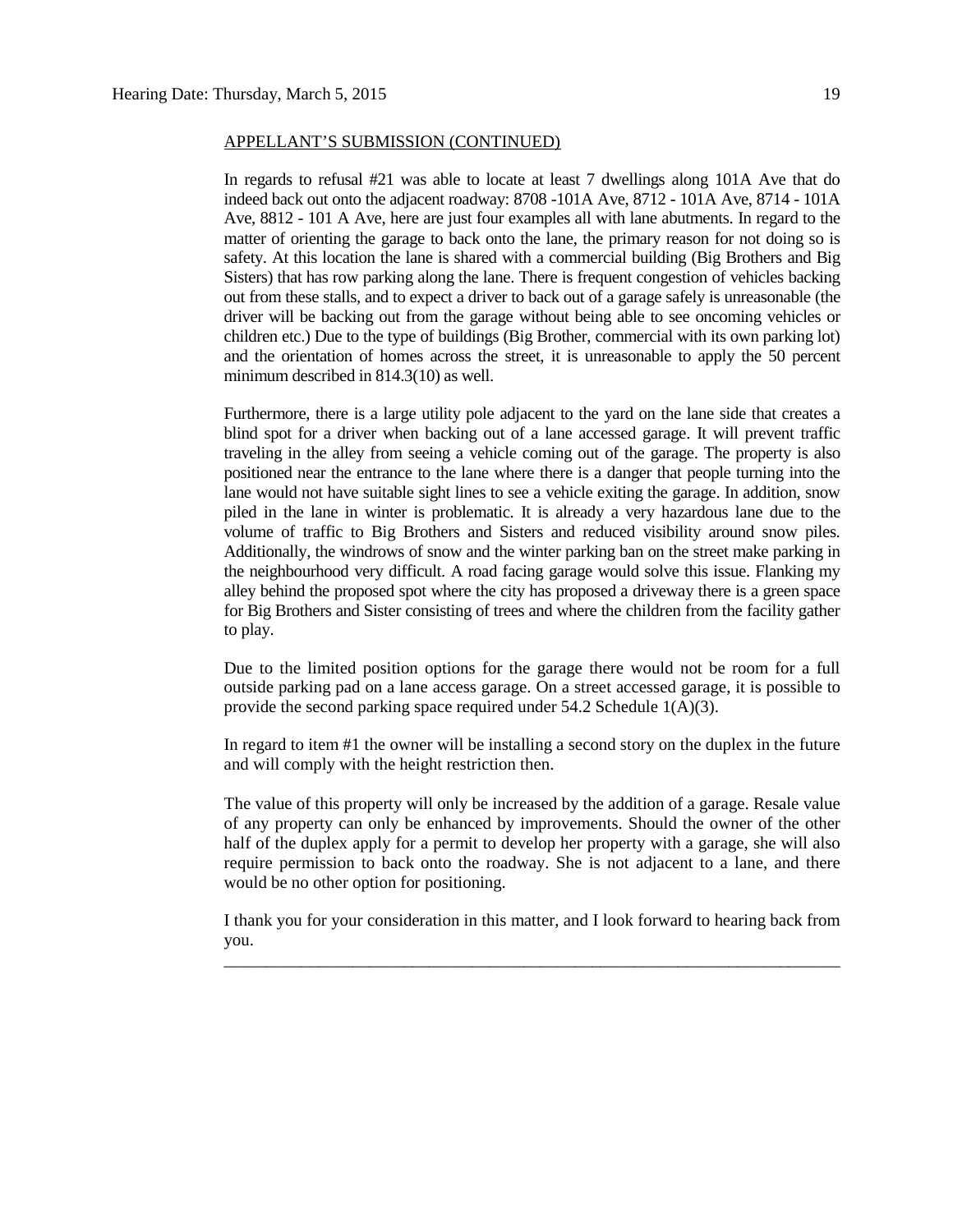This is an application to construct an Accessory Building (detached Garage, 4.88 metres by 6.10 metres).

The site is located on the south side of 101A Avenue, west of 88 Street and is zoned RF2 Low Density Infill Zone, Section 120 of the Edmonton Zoning Bylaw 12800. The site is within the Floodplain Protection Overlay, Section 812 and within the Mature Neighbourhood Overlay, Section 814. The site is also within 5.2.1 RF2 Low Density Infill District of the Riverdale Area Redevelopment Plan, Bylaw 10251 (as amended) approved by Council January 20, 1994.

It should be noted that the Appellant signed a Waiver on November 26, 2014 to be heard January 28 or 29, 2015.

The Subdivision and Development Appeal Board at a hearing on January 14, 2015 made and passed the following motion:

"that the appeal hearing be SCHEDULED for March 5, 2015, at the written request of the Appellant."

**Semi-detached Housing** is a Permitted Use in the RF2 Low Density Infill Zone, Section 120.2(5).

Under Section 7.2(8), **Semi-detached Housing** means development consisting of a building containing only two Dwellings joined in whole or in part at the side or rear with no Dwelling being placed over another in whole or in part. Each Dwelling has separate, individual, and direct access to Grade. This type of development is designed and constructed as two Dwellings at the time of initial construction of the building. This Use Class does not include Secondary Suites or Duplexes.

The submitted Site Plan shows the subject site is 22.61 metres by 15.20 metres. The proposed detached Garage is 4.88 metres by 6.10 metres in size and is located 1.52 metres from the (north) flanking lot line, 0.91 metres from the (west) lot line, and 3.73 metres from the Principal Building to the east. Vehicular access to the proposed Garage is from the (north) flanking Yard abutting 101A Avenue.

**It should be noted** that the Principal Building, a Semi-detached House is located on the subject site and 8803 – 101A Avenue.

The Development Officer has provided the following information:

| Site Area:                                                                                                        | 343.73 square metres                                               |
|-------------------------------------------------------------------------------------------------------------------|--------------------------------------------------------------------|
| 14 percent allowable Site Coverage:<br>28 percent allowable Site Coverage:<br>42 percent allowable Site Coverage: | 48.12 square metres<br>96.24 square metres<br>144.37 square metres |
| <b>Existing Principal Building:</b><br>(with deck)                                                                | 116.62 square metres                                               |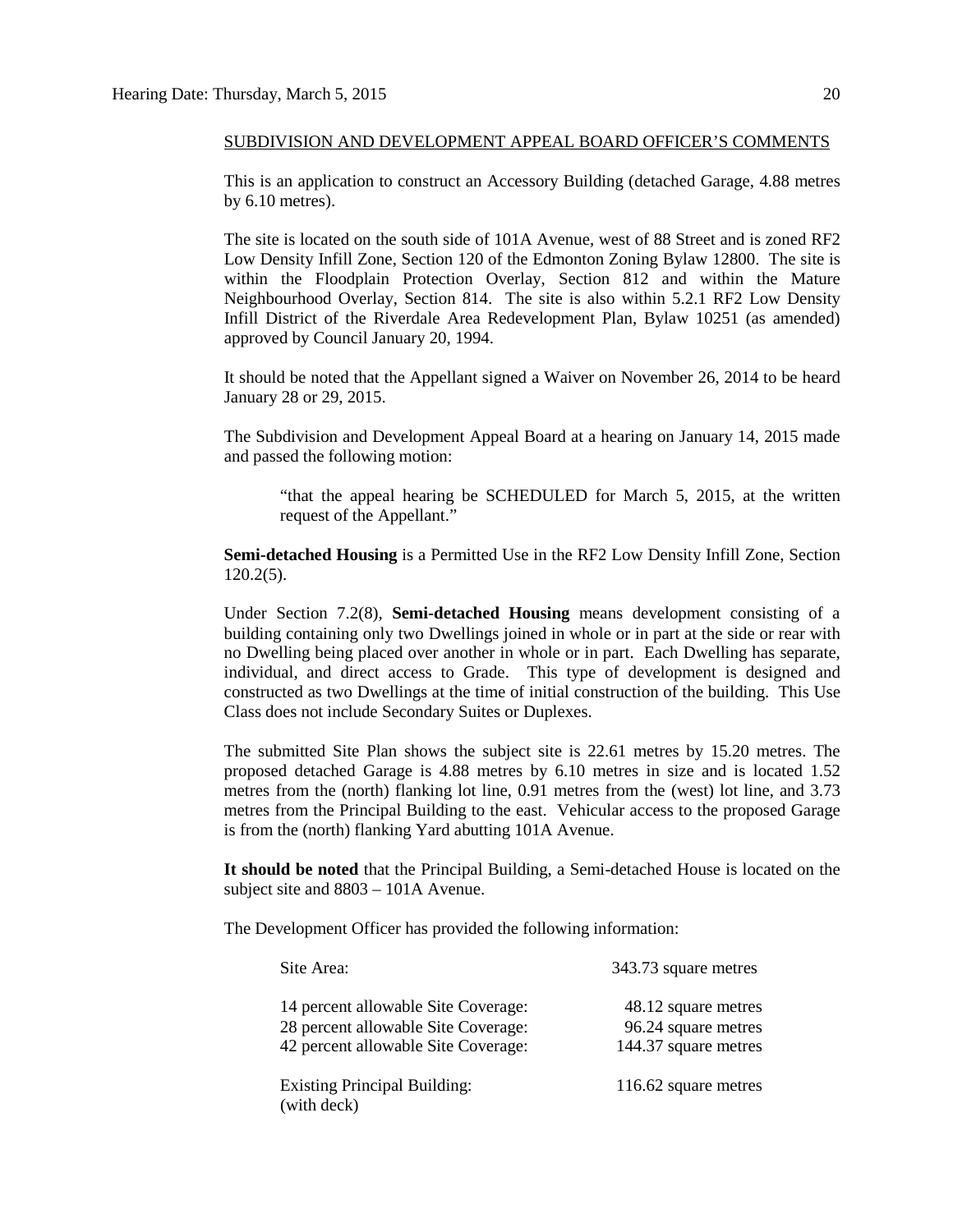| Proposed detached Garage:     | 29.73 square metres  |
|-------------------------------|----------------------|
| Proposed Total Site Coverage: | 146.35 square metres |

Section 50.3(3)(a) states the Site Coverage of Accessory buildings, with or without a Garage Suite, or structure shall not exceed 12 percent, unless a different standard is prescribed within the regulations contained within the relevant Zone.

Section 120.4(7)(d) states the maximum Site Coverage for Semi-detached Housing with a Site area less than 600 square metres is 28 percent for a Principal Dwelling/building, 14 percent for Accessory buildings, 42 percent for a Principal building with attached Garage and 42 percent for total Site Coverage.

## **The Development Officer determined the maximum allowable total Site Coverage is 144.37 square metres. The proposed development provides a total Site Coverage of 146.35 square metres, which exceeds the maximum by 1.99 square metres.**

Section 50.3(2) states in a Residential Zone an Accessory building or structure shall not exceed 4.3 metres nor one Storey in Height.

## **The Development Officer determined the proposed development provides 1.5 Storeys, which exceeds the maximum number of Storeys by 0.5.**

Section 814.3(10) states, regardless of whether a Site has existing vehicular access from the front or flanking public roadway, there shall be no such access where an abutting Lane exists, and

- a. […];
- b. […]; or
- c. fewer than 50 percent of principal Dwellings on the blockface have vehicular access from the front or flanking roadway.

**The Development Officer determined the proposed detached Garage will have access of the front public roadway and none of the properties on the blockface have vehicular access from the front or flanking roadway. As such, the Development Officer determined the requirement contained in Section 814.3(10)(c) was not met.**

Section 54.2 Schedule 1(A)(3) states Semi-detached Housing requires 2 parking spaces per Dwelling, which may be in tandem and may include 1 Garage space.

Section  $54.2(2)(a)$  states for all residential developments, the required parking spaces shall be wholly provided on the same Site as the building.

**The Development Officer determined 2 parking spaces are required for this Dwelling. The proposed development provides 1 parking space, which is deficient by 1 parking space.**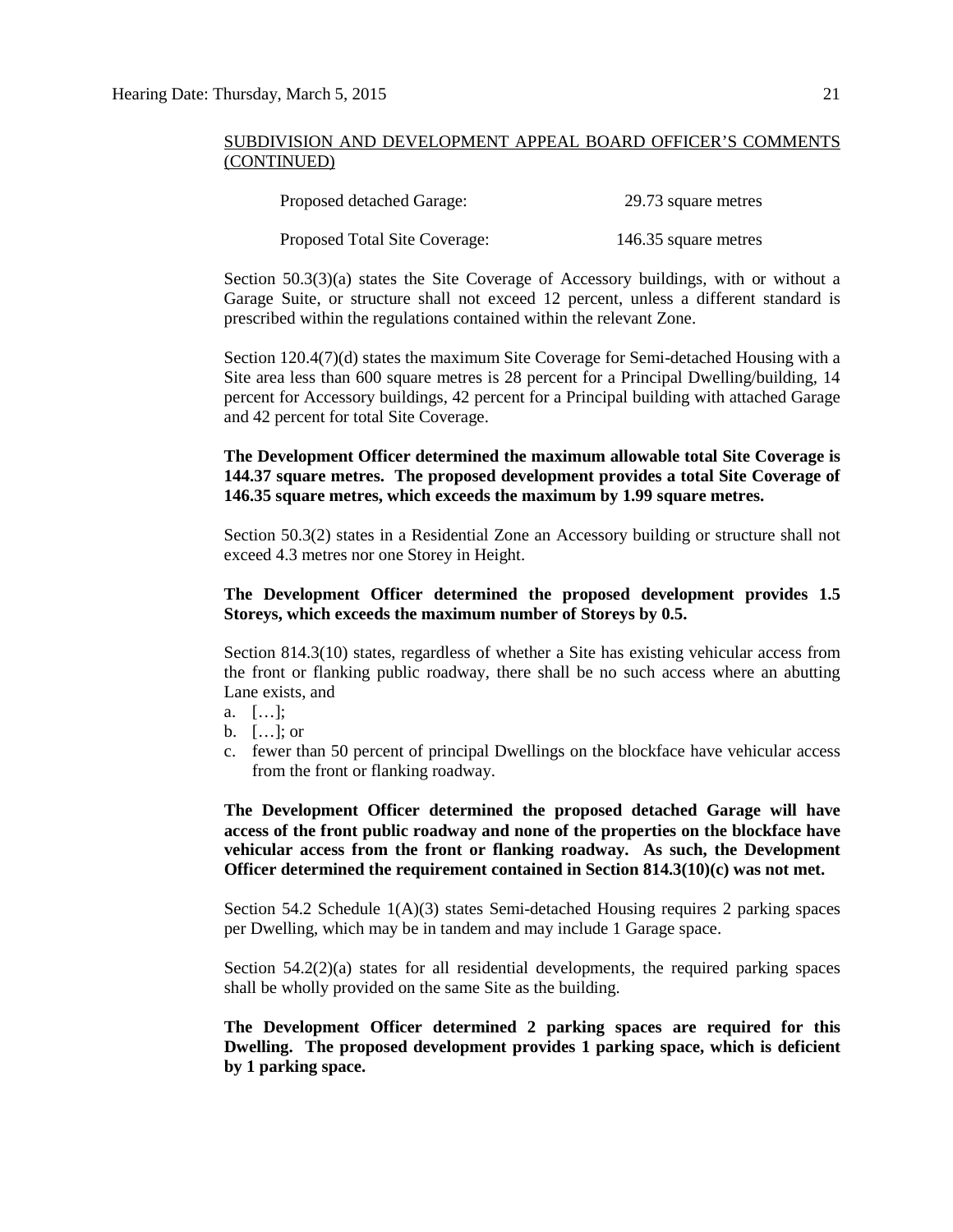Section  $50.3(4)(a)$  states Accessory buildings and structures shall be located on an Interior Site not less than 18.0 metres from the Front Lot Line, unless it complies with the Setback requirements for a principal building.

**It should be noted** that the Development Officer referenced Section 120.4(8) states the minimum Front Setback, within the RF2 Low Density Infill Zone, shall be 6.0 metres.

The Development Officer determined the required Front Setback is 6.00 metres. The proposed development provides a (north) Front Setback of 1.52 metres, which is deficient by 4.48 metres.

**However**, Section 814.3(1) states the Front Setback shall be consistent within [1.5](javascript:void(0);)  [me](javascript:void(0);)tres of the Front Setback on Abutting Lots and with the general context of the blockface. However, the Front Setback shall not be less than [3.0](javascript:void(0);) metres. Separation Space and Privacy Zone shall be reduced to accommodate the Front Setback requirement where a Principal Living Room Window faces directly onto a local public roadway, other than a Lane.

Section 814.3(24) states when a Development Permit application is made and the Development Officer determines that the proposed development does not comply with the regulations contained in this Overlay:

- a. the applicant shall contact the affected parties, being each assessed owner of land wholly or partly located within a distance of [60.0](javascript:void(0);) metres of the Site of the proposed development and the President of each affected Community League;
- b. the applicant shall outline, to the affected parties, any requested variances to the Overlay and solicit their comments on the application;
- c. the applicant shall document any opinions or concerns, expressed by the affected parties, and what modifications were made to address their concerns; and
- d. the applicant shall submit this documentation to the Development Officer no sooner than twenty-one calendar days after giving the information to all affected parties.

Under Section 6.1(47), **Half Storey** means a Storey under a gable, hip, or gambrel roof, the wall plates of which, on at least two opposite walls, are not more than 0.66 metres above the floor of such Storey.

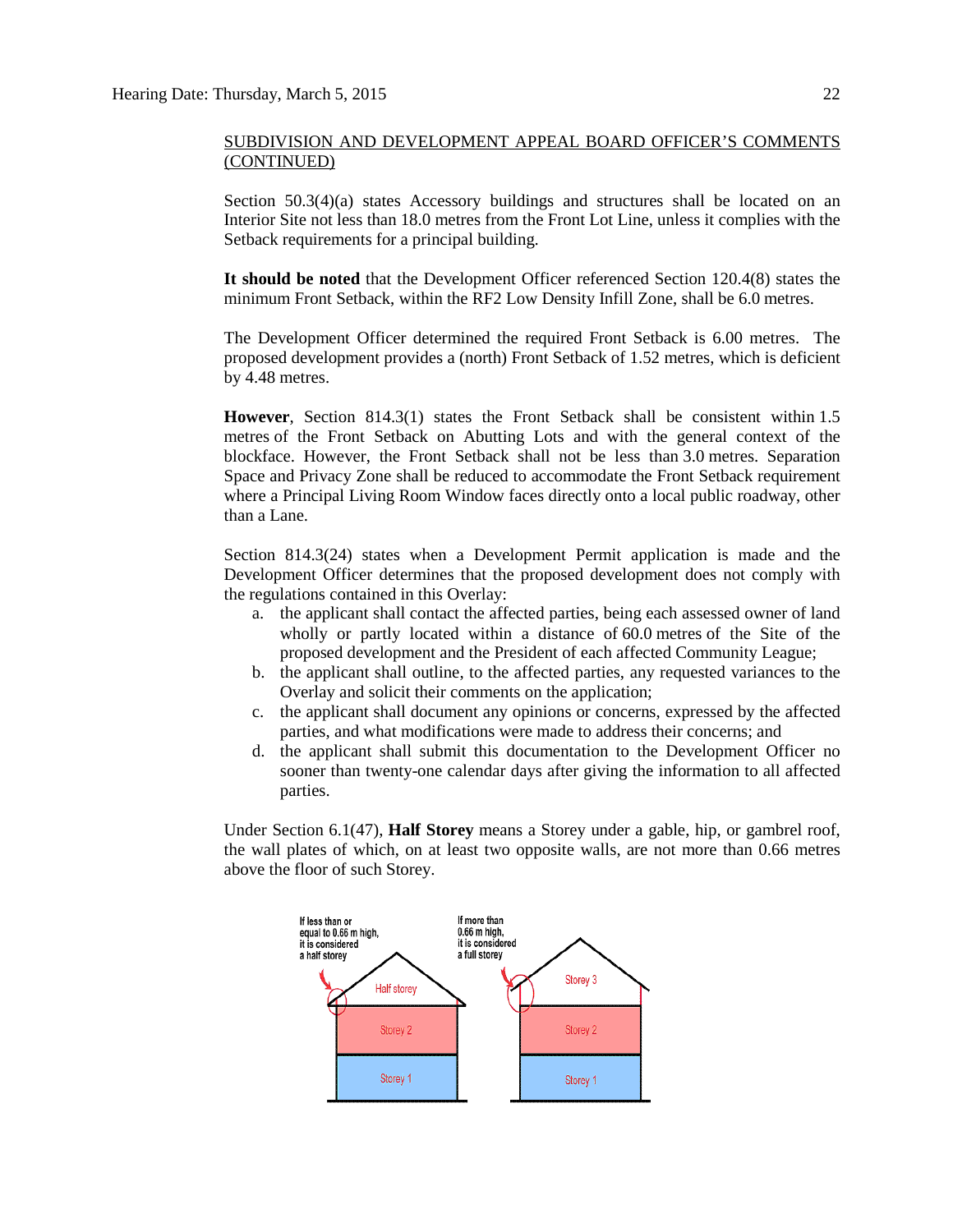Under Section 6.1(98), **Storey** means that portion of a building, which is situated between the top of any floor and the top of the floor next above it. If there is no floor above, the Storey is the portion of the building, which is situated between the top of any floor and the ceiling above it. If the top of the floor directly above a Basement is more than 1.83 metres above grade, such Basement shall be considered a Storey for the purpose of this Bylaw.

![](_page_22_Figure_3.jpeg)

Under Section 6.1(92), **Site** means an area of land consisting of one or more abutting Lots.

Under Section 6.1(52), **Interior Lot** means any Lot other than a Corner Lot.

![](_page_22_Figure_6.jpeg)

Under Section 6.1(18), **Corner Lot** means

- a. a Lot located at the intersection of two public roadways, other than Lanes; or
- b. a Lot located abutting a public roadway, other than a Lane, which changes direction at any point where it abuts the lot;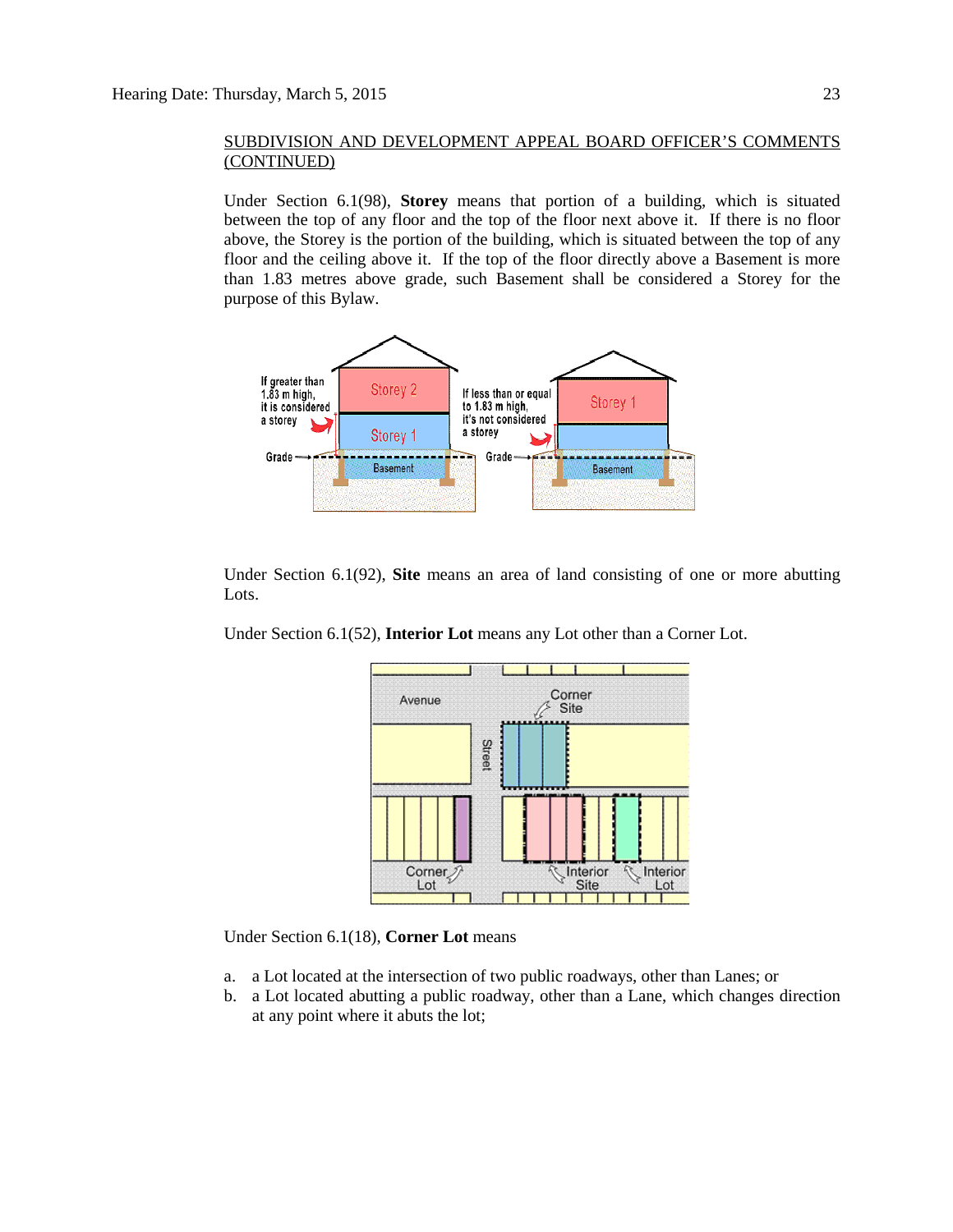provided that in both cases the Lot shall not be considered a Corner Lot where the contained angle formed by the intersection or change of direction is an angle of more than 135 degrees. In the case of a curved corner, the angle shall be determined by the lines tangent to the property line abutting the public roadways, provided the roadway is not a Lane, at the point which is the extremity of that property line. In the case of a curved corner, the point which is the actual corner of the Lot shall be that point on the property line abutting the public roadway, provided the roadway is not a Lane, which is nearest to the point of intersection of the tangent lines.

![](_page_23_Figure_3.jpeg)

Under Section 6.1(38), **Front Lot Line** means the property line separating a lot from an abutting public roadway other than a Lane. In the case of a Corner Lot, the Front Line is the shorter of the property lines abutting a public roadway, other than a Lane. In the case of a Corner Lot formed by a curbed corner, the Front Lot Line shall be the shorter of the two segments of the property line lying between the point determined to be the actual corner and the two points at the extremities of that property line.

![](_page_23_Figure_5.jpeg)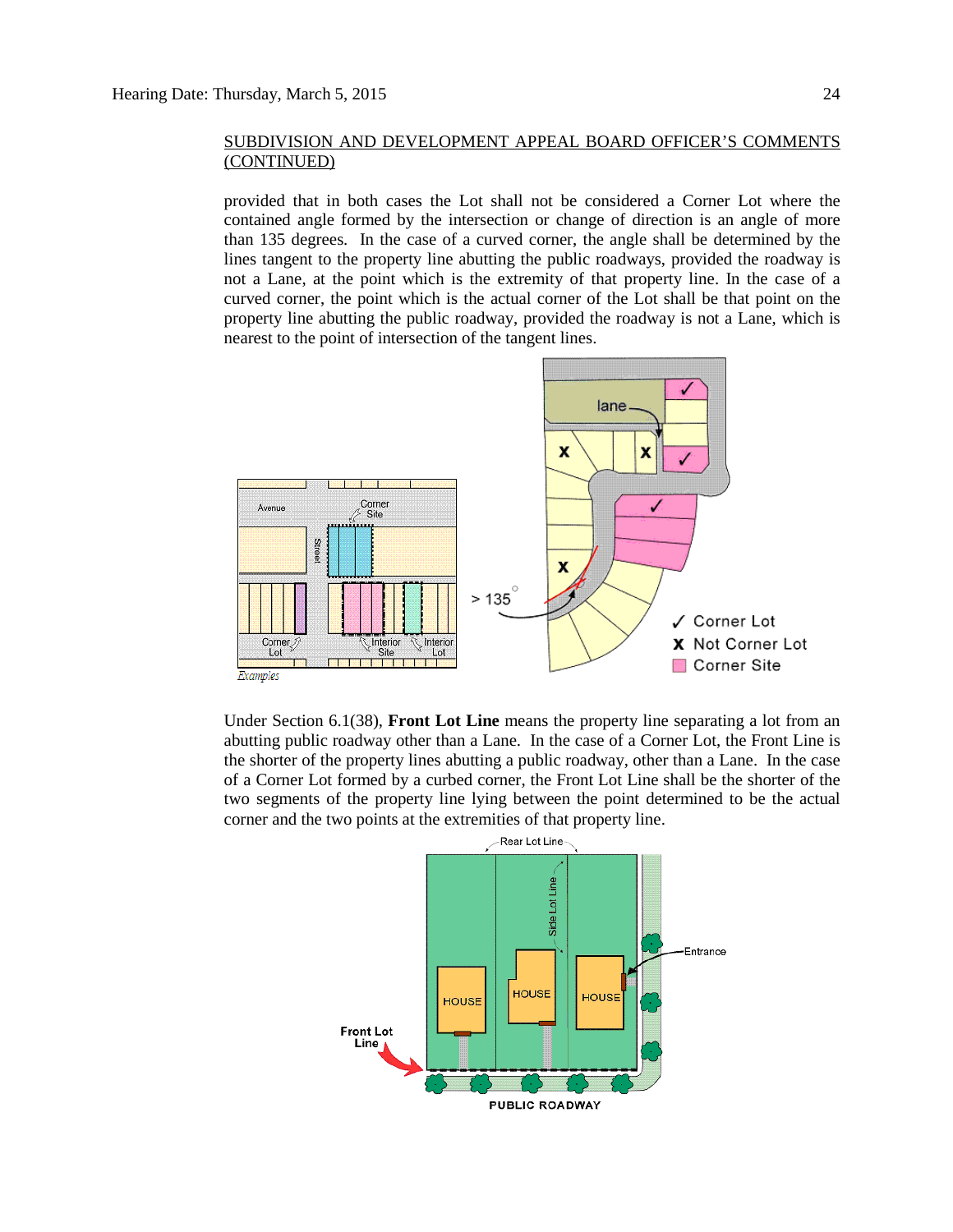Under Section 6.1(39), **Front Setback** means the distance that a development or a specified portion of it, must be set back from a Front Lot Line. A Front Setback is not a Front Yard, Amenity Space or Separation Space.

![](_page_24_Figure_3.jpeg)

Under Section 6.1(93), **Site Coverage** means the total horizontal area of all buildings or structures on a Site which are located at or higher than 1.0 metres above grade, including Accessory Buildings or Structures, calculated by perpendicular projection onto a horizontal plane from one point located at an infinite distance above all buildings and structure on the Site. This definition shall not include

- a. steps, eaves, cornices, and similar projections;
- b. driveways, aisles and parking lots unless they are part of a Parking Garage which extends 1.0 metres or more above grade; or
- c. unenclosed inner and outer courts, terraces and patios where these are less than 1.0 metres above grade.

Section 120.1 states the purpose of the Low Density Infill Zone is to retain Single Detached Housing, while allowing infill on narrow lots, including Secondary Suites under certain conditions.

Section 812.1 states the purpose of the Floodplain Protection Overlay is to provide for the safe and efficient use of lands which may be within the defined floodplains of the North Saskatchewan River and its tributaries within the City of Edmonton through the regulation of building Heights and elevations, openings into buildings, Uses of portions of buildings, Grades and Landscaping in addition to the requirements of the underlying Zone in their vicinity.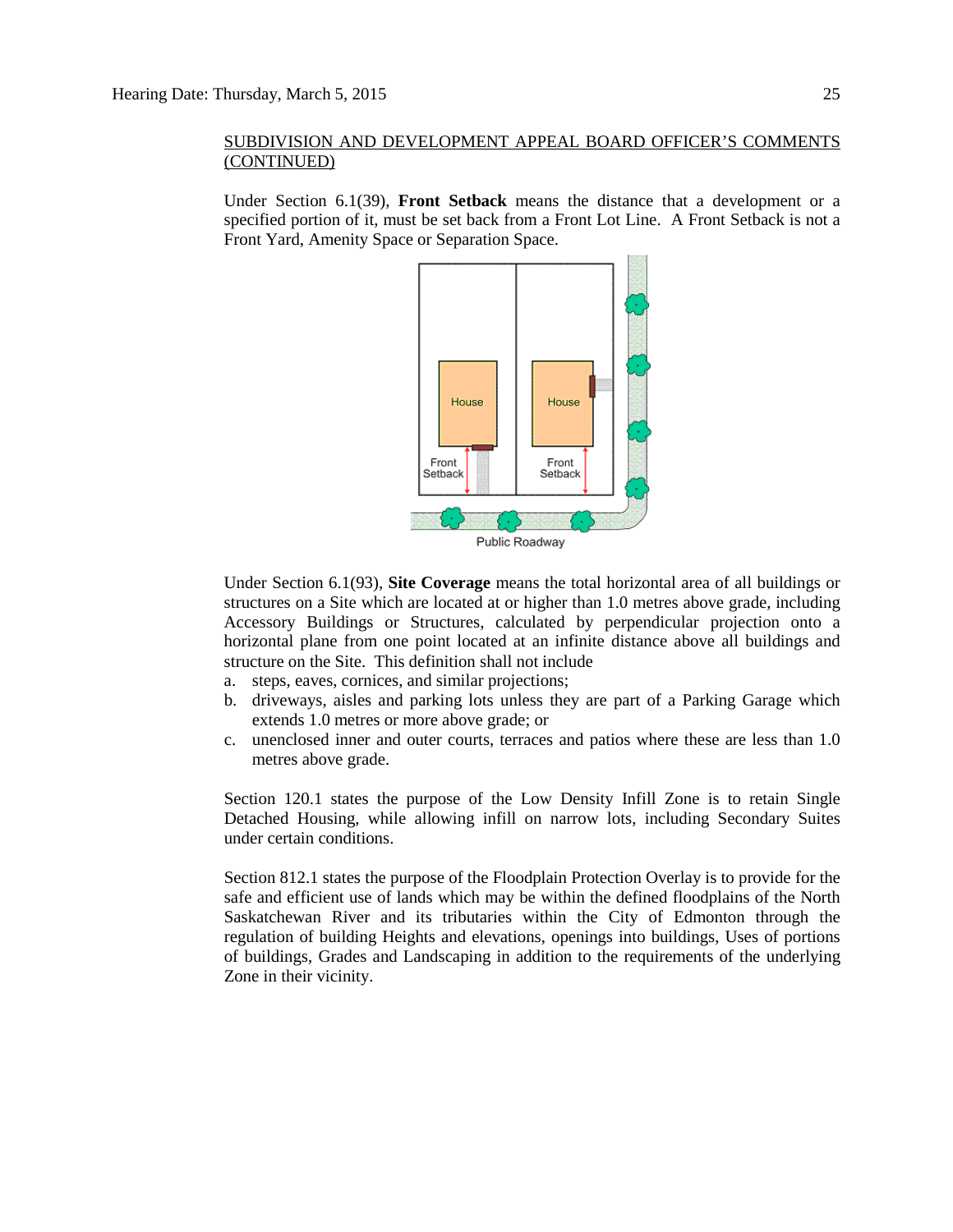Section 814.1 states the purpose of the Mature Neighbourhood Overlay is to ensure that new low density development in Edmonton's mature residential neighbourhoods is sensitive in scale to existing development, maintains the traditional character and pedestrian-friendly design of the streetscape, ensures privacy and sunlight penetration on adjacent properties and provides opportunity for discussion between applicants and neighbouring affected parties when a development proposes to vary the Overlay regulations.

Included in the Sustainable Development Department's POSSE system, under "Docs", is a Memorandum dated October 24, 2014 from Rob Metcalf, Senior Transportation Technician, Sustainable Transportation, Transportation Planning Branch, which indicates that Transportation Services has reviewed the development application and has added comments, conditions and an advisement. **A copy of the Memorandum from Transportation Services is on file.**

Included in the Sustainable Development Department's POSSE system, under "Docs", is a Memorandum dated September 3, 2014 from Paul R. Lach, Senior Geotechnical Engineer, Engineering Services, Transportation Department, which indicates that Transportation Services has reviewed the development application and has provided comments. **A copy of this Memorandum from Transportation Services is on file.**

| <b>Application</b>   | <b>Description</b>            | <b>Decision</b>                          |
|----------------------|-------------------------------|------------------------------------------|
| <b>Number</b>        |                               |                                          |
| 457550-005           | Construct an addition to a    | November 28, 2008; the appeal be         |
| <b>SDAB-D-08-275</b> | Single Detached House         | ALLOWED and the DEVELOPMENT              |
|                      | (3.73)<br>by $2.00$<br>metres | GRANTED and the excess of 13.06          |
|                      | Rear Covered<br>metres        | square metres in maximum allowable       |
|                      | Deck) existing without a      | Site Coverage for the principal dwelling |
|                      | permit.                       | and the deficiency of 1.57 metres in the |
|                      |                               | minimum required Rear Yard, that         |
|                      |                               | being 40 percent of Site Depth be        |
|                      |                               | permitted.                               |
| 457550-003           | To construct an addition to   | October 8, 2008; Refused.                |
|                      | a Single Detached House       |                                          |
|                      | (3.73)<br>metres by 2.00      |                                          |
|                      | Rear Covered<br>metres        |                                          |
|                      | Deck) Existing without        |                                          |
|                      | permit.                       |                                          |

The following jobs are listed in the Sustainable Development POSSE system: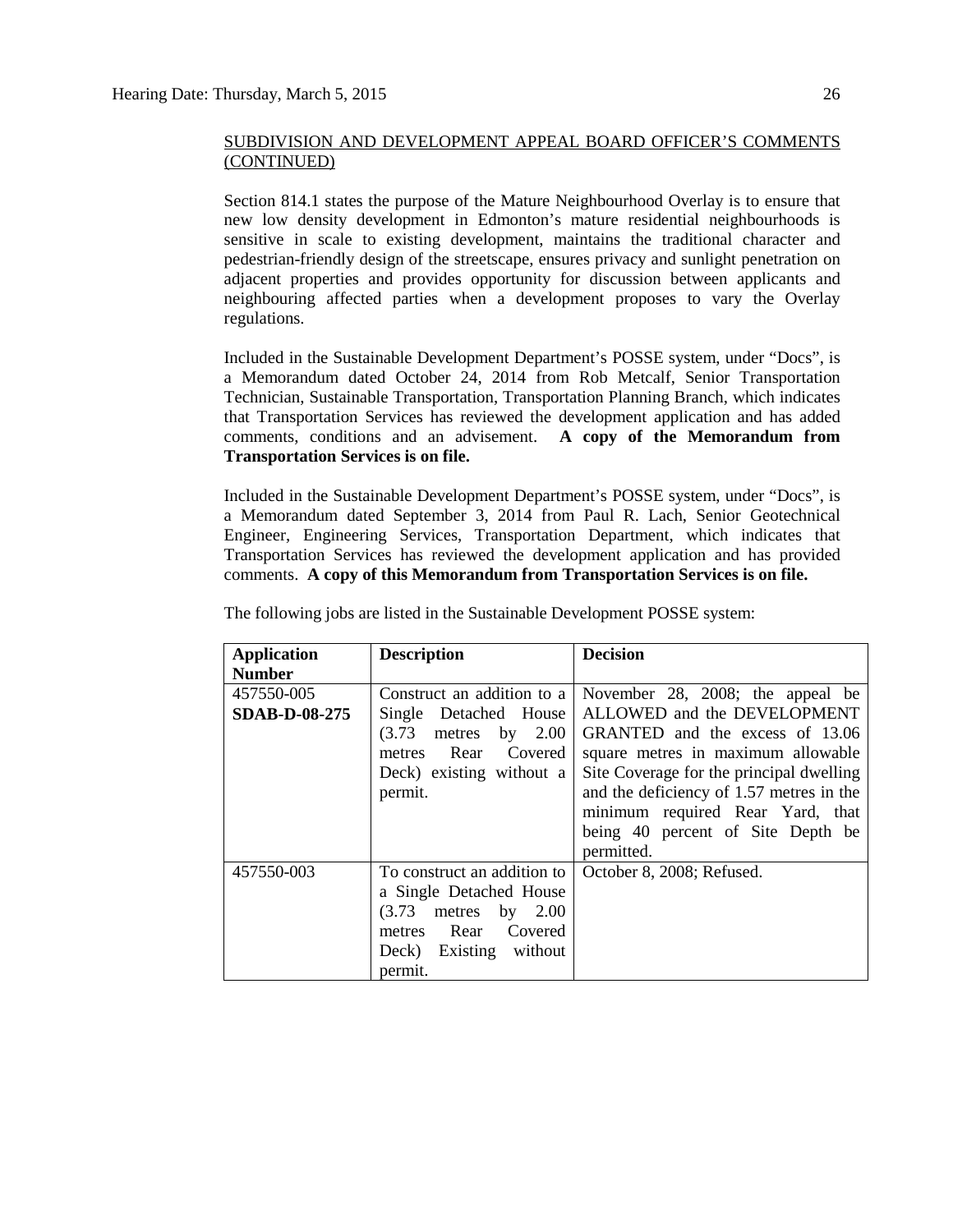## NOTICE TO APPLICANT/APPELLANT

Provincial legislation requires that the Subdivision and Development Appeal Board issue its official decision in writing within fifteen days of the conclusion of the hearing. Bylaw No. 11136 requires that a verbal announcement of the Board's decision shall be made at the conclusion of the hearing of an appeal, but the verbal decision is not final nor binding on the Board until the decision has been given in writing in accordance with the Municipal Government Act.

\_\_\_\_\_\_\_\_\_\_\_\_\_\_\_\_\_\_\_\_\_\_\_\_\_\_\_\_\_\_\_\_\_\_\_\_\_\_\_\_\_\_\_\_\_\_\_\_\_\_\_\_\_\_\_\_\_\_\_\_\_\_\_\_\_\_\_\_\_\_\_\_

\_\_\_\_\_\_\_\_\_\_\_\_\_\_\_\_\_\_\_\_\_\_\_\_\_\_\_\_\_\_\_\_\_\_\_\_\_\_\_\_\_\_\_\_\_\_\_\_\_\_\_\_\_\_\_\_\_\_\_\_\_\_\_\_\_\_\_\_\_\_\_\_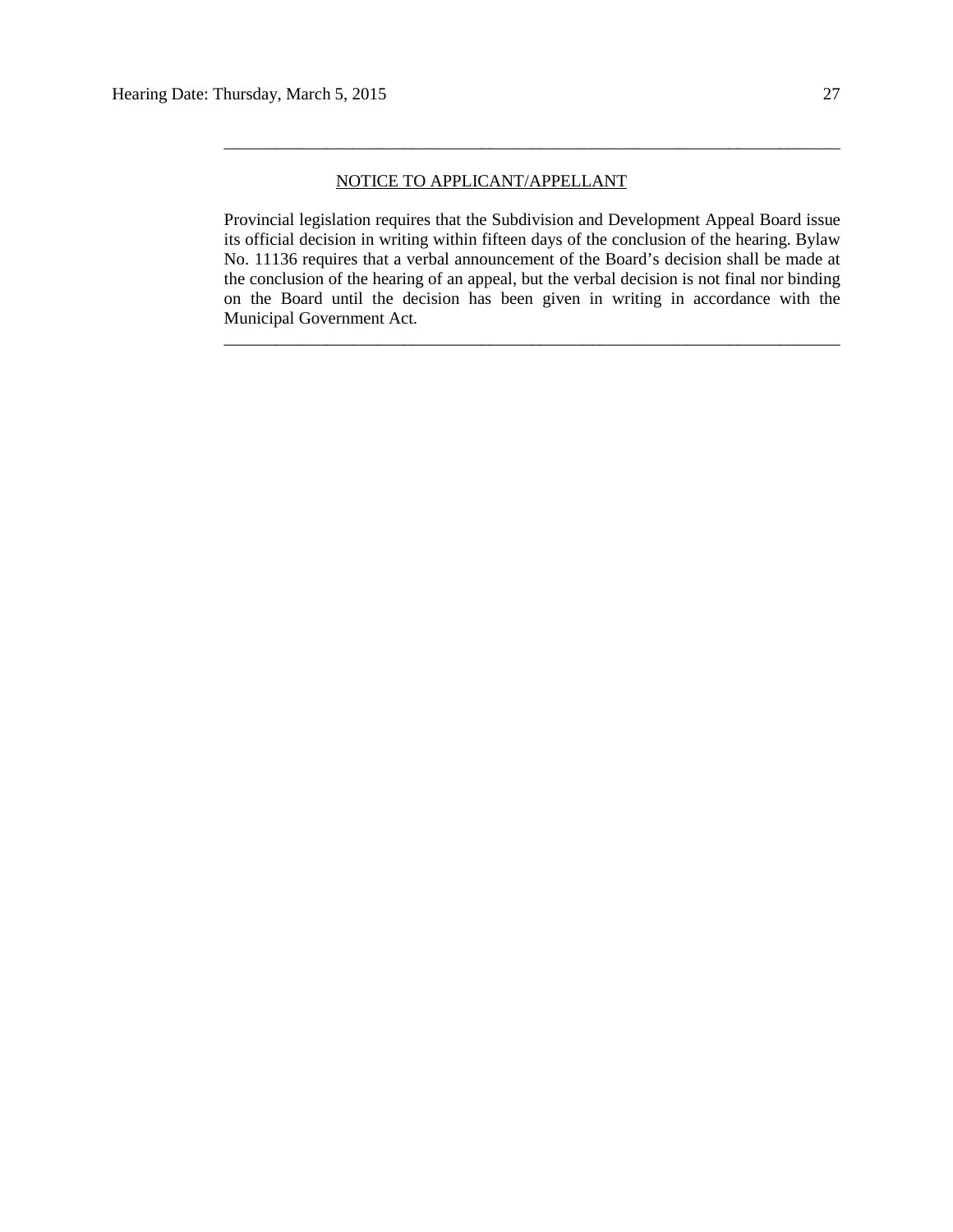![](_page_27_Figure_1.jpeg)

# **SURROUNDING LAND USE DISTRICTS**

**Site Location File: SDAB-D-15-019**

![](_page_27_Picture_5.jpeg)